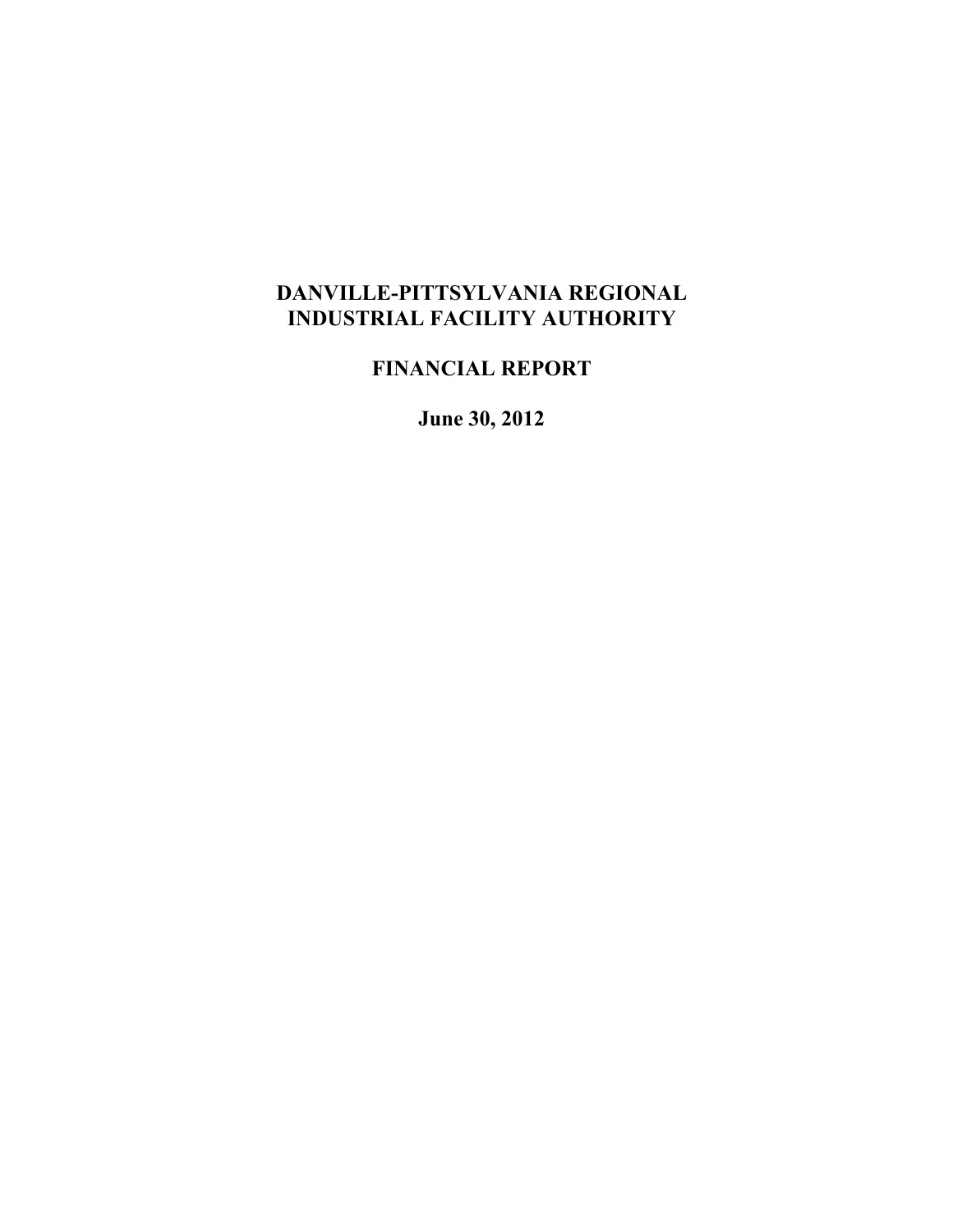# *Danville-Pittsylvania Regional Industrial Facility Authority*

*Table of Contents*

| <b>Financial Statements</b>                                                                                                                                                                 |  |
|---------------------------------------------------------------------------------------------------------------------------------------------------------------------------------------------|--|
|                                                                                                                                                                                             |  |
| Statement of Revenues and Expenses and                                                                                                                                                      |  |
|                                                                                                                                                                                             |  |
|                                                                                                                                                                                             |  |
| <b>Compliance Reports</b>                                                                                                                                                                   |  |
| Report on Internal Control Over Financial Reporting and on<br>Compliance and Other Matters Based on an Audit of Financial<br>Statements Performed in Accordance with Government Auditing    |  |
| Independent Auditor's Report on Compliance with Requirements<br>That Could Have a Direct and Material Effect on Each Major<br>Program and on Internal Control Over Compliance in Accordance |  |
|                                                                                                                                                                                             |  |
|                                                                                                                                                                                             |  |
|                                                                                                                                                                                             |  |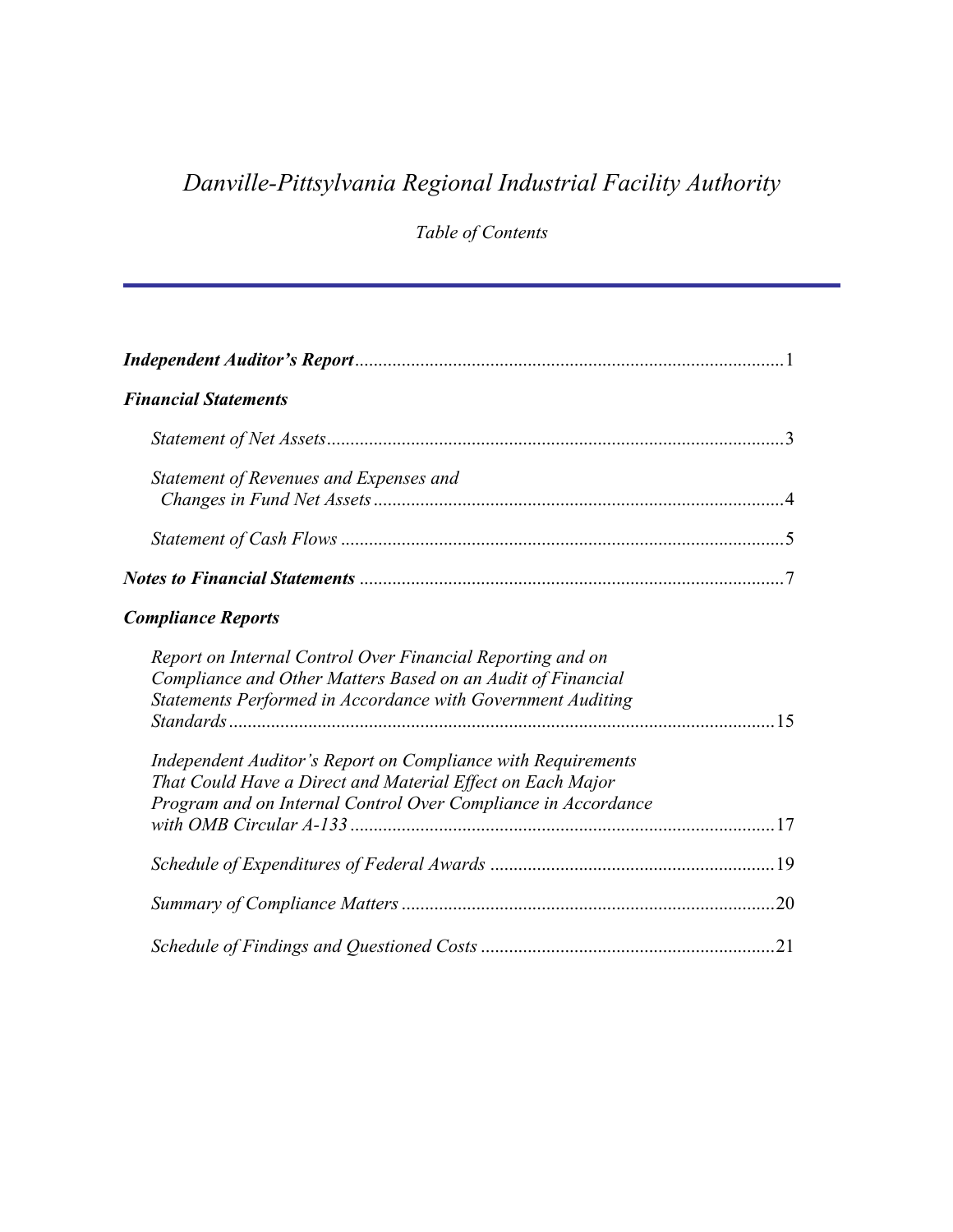

### **INDEPENDENT AUDITOR'S REPORT**

To the Board of Directors of Danville-Pittsylvania Regional Industrial Facility Authority Danville, Virginia

We have audited the accompanying basic financial statements of the Danville-Pittsylvania Regional Industrial Facility Authority (the "Authority"), as of and for the year ended June 30, 2012, as listed in the table of contents. These financial statements are the responsibility of the Authority's management. Our responsibility is to express an opinion on these financial statements based on our audit. The prior year comparative information has been derived from the Authority's 2011 financial statements on which, in our report dated December 9, 2011, we expressed an unqualified opinion.

We conducted our audit in accordance with auditing standards generally accepted in the United States of America; the standards applicable to financial audits contained in *Government Auditing Standards*, issued by the Comptroller General of the United States; and the *Specifications for Audits of Authorities, Boards and Commissions* issued by the Auditor of Public Accounts of the Commonwealth of Virginia. Those standards require that we plan and perform the audit to obtain reasonable assurance about whether the financial statements are free of material misstatement. An audit includes examining, on a test basis, evidence supporting the amounts and disclosures in the financial statements. An audit also includes assessing the accounting principles used and significant estimates made by management, as well as evaluating the overall financial statement presentation. We believe that our audit provides a reasonable basis for our opinion.

**In our opinion, the financial statements referred to above present fairly, in all material respects, the financial position of the Danville-Pittsylvania Regional Industrial Facility Authority, as of June 30, 2012, and the changes in its financial position and cash flows for the year then ended, in conformity with accounting principles generally accepted in the United States of America.** 

In accordance with *Government Auditing Standards*, we have also issued our report dated November 20, 2012 on our consideration of the Authority's internal control over financial reporting and on our tests of its compliance with certain provisions of laws, regulations, contracts, grant agreements, and other matters. The purpose of that report is to describe the scope of our testing of internal control over financial reporting and compliance and the results of that testing, and not to provide an opinion on the internal control over financial reporting or on compliance. That report is an integral part of an audit performed in accordance with *Government Auditing Standards* and should be considered in assessing the results of our audit.

The Authority has not presented a management's discussion and analysis that accounting principles generally accepted in the United States of America require to be presented to supplement the financial statements. Such missing information, although not a part of financial statements, is required by the Governmental Accounting Standards Board, who considers it to be an essential part of financial reporting for placing the financial statements in an appropriate operational, economic, or historical context. Our opinion on the financial statements is not affected by the omitted information.

*Your Success is Our Focus* 

1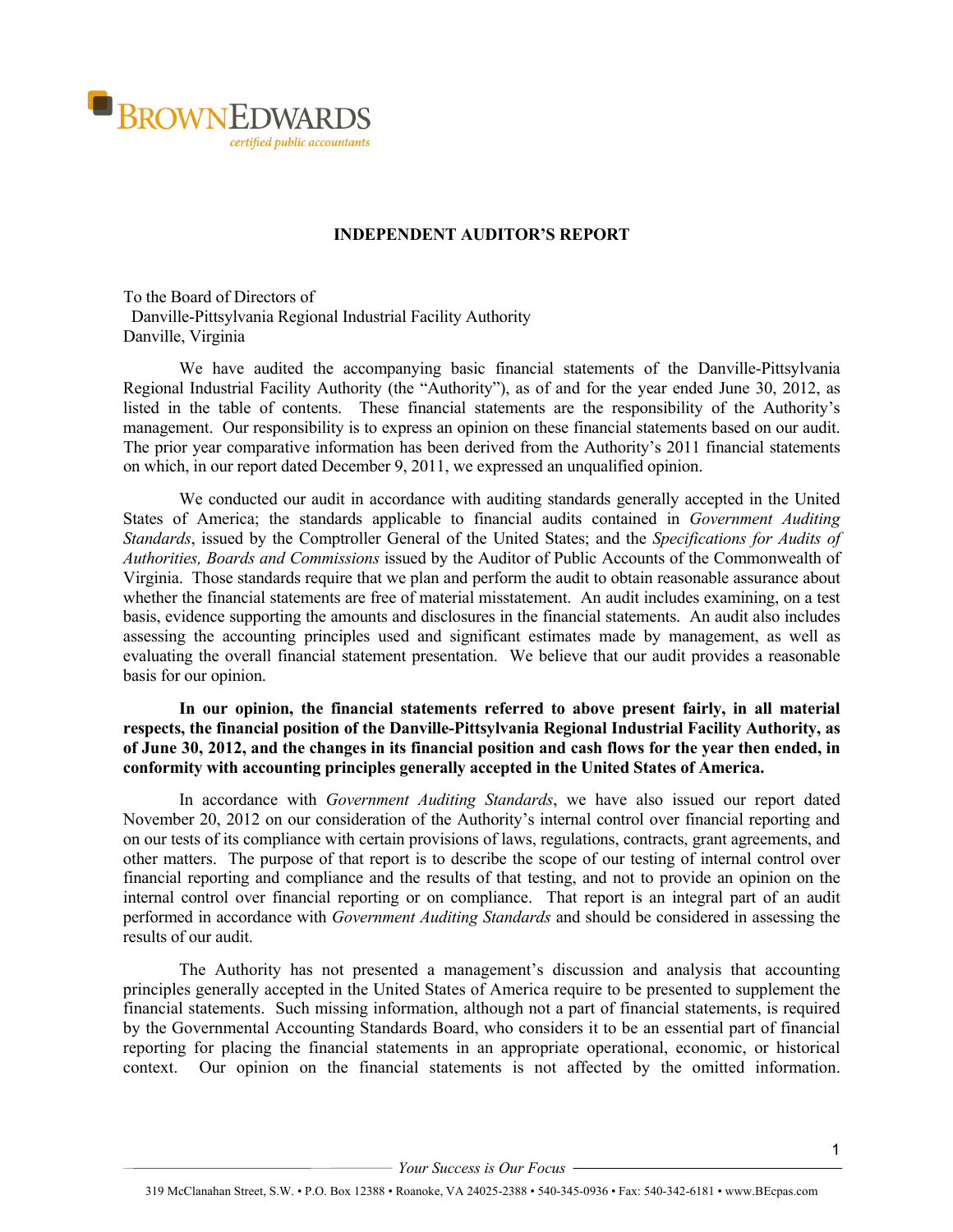Our audit was conducted for the purpose of forming an opinion on the Authority's basic financial statements. The accompanying schedule of expenditures of federal awards is presented for purposes of additional analysis as required by the U.S. Office of Management and Budget Circular A-133, *Audits of States, Local Governments, and Non-Profit Organizations*, and is not a required part of the financial statements. The schedule of expenditures of federal awards is the responsibility of management and was derived from and relates directly to the underlying accounting and other records used to prepare the financial statements. The information has been subjected to the auditing procedures applied in the audit of the financial statements and certain additional procedures, including comparing and reconciling such information directly to the underlying accounting and other records used to prepare the financial statements or to the financial statements themselves, and other additional procedures in accordance with auditing standards generally accepted in the United States of America. In our opinion, the information is fairly stated in all material respects in relation to the financial statements as a whole.

Brown, Edwards Kompany, S. L. P.

CERTIFIED PUBLIC ACCOUNTANTS

Roanoke, Virginia November 20, 2012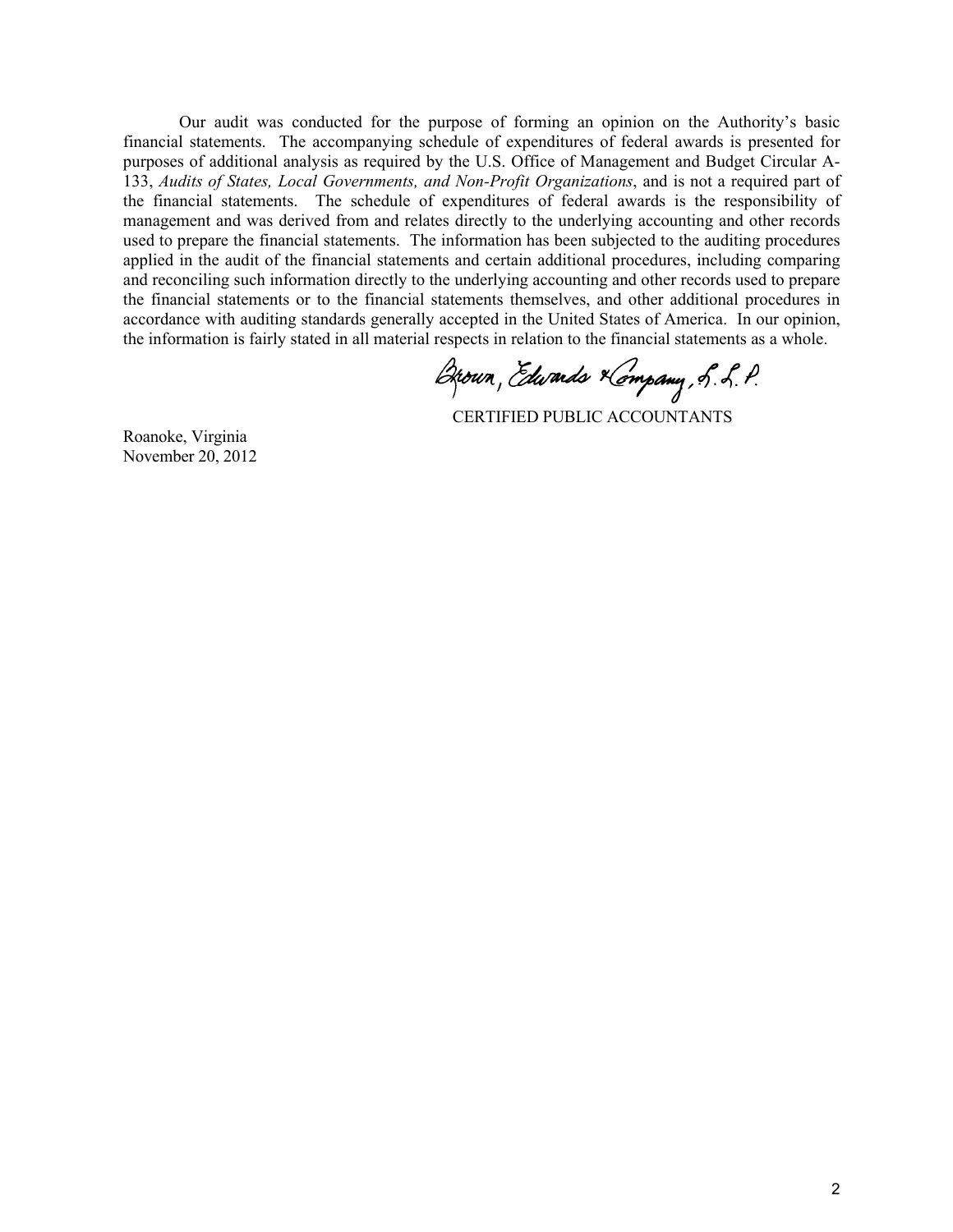# *Danville-Pittsylvania Regional Industrial Facility Authority Statement of Net Assets June 30, 2012*

|                                                                                                                                                                                                                                                                          |                                                                                        | (For<br>Comparative<br><b>Purposes</b><br>Only)                                             |
|--------------------------------------------------------------------------------------------------------------------------------------------------------------------------------------------------------------------------------------------------------------------------|----------------------------------------------------------------------------------------|---------------------------------------------------------------------------------------------|
|                                                                                                                                                                                                                                                                          | 2012                                                                                   | 2011                                                                                        |
| <b>Assets</b>                                                                                                                                                                                                                                                            |                                                                                        |                                                                                             |
| <b>Current assets</b><br>Cash and cash equivalents<br>Due from other governments<br>Other receivables<br>Prepaids<br>Total current assets                                                                                                                                | \$<br>1,250,631<br>158,281<br>17,886<br>9,579<br>1,436,377                             | \$<br>1,016,982<br>282,441<br>3,500<br>10,114<br>1,313,037                                  |
| <b>Noncurrent</b> assets<br>Restricted cash and cash equivalents<br>Due from City of Danville<br>Capital assets not being depreciated<br>Capital assets being depreciated, net<br>Construction in progress<br>Unamortized bond issuance costs<br>Total noncurrent assets | 3,873,969<br>236,479<br>24,839,271<br>27,794,063<br>2,277,130<br>608,186<br>59,629,098 | 1,682,058<br>37,824<br>24,865,370<br>27,244,055<br>1,930,750<br>272,899<br>56,032,956       |
| <b>Total assets</b>                                                                                                                                                                                                                                                      | 61,065,475                                                                             | 57, 345, 993                                                                                |
| <b>Liabilities</b>                                                                                                                                                                                                                                                       |                                                                                        |                                                                                             |
| <b>Current liabilities</b><br>Accrued interest payable<br>Accounts payable - general<br>Accounts payable - construction<br>Retainage payable<br>Due to City of Danville<br>Security deposit<br>Unearned revenue<br>Bonds payable - current<br>Total current liabilities  | 123,635<br>46,802<br>38,050<br>1,500<br>9,106<br>5,823,395<br>6,042,488                | 967<br>23,708<br>407,676<br>12,232<br>10,479,073<br>1,000<br>6,700<br>285,000<br>11,216,356 |
| <b>Noncurrent liabilities</b><br>Due to Pittsylvania County<br>Bonds payable<br>Total noncurrent liabilities                                                                                                                                                             | 236,479<br>11,301,885<br>11,538,364                                                    | 37,824<br>5,895,000<br>5,932,824                                                            |
| <b>Total liabilities</b>                                                                                                                                                                                                                                                 | 17,580,852                                                                             | 17,149,180                                                                                  |
| <b>Net assets</b><br>Invested in capital assets - net of related debt<br>Unrestricted<br><b>Total net assets</b>                                                                                                                                                         | 42,267,338<br>1,217,285<br>43,484,623                                                  | 39,063,160<br>1,133,653<br>\$40,196,813                                                     |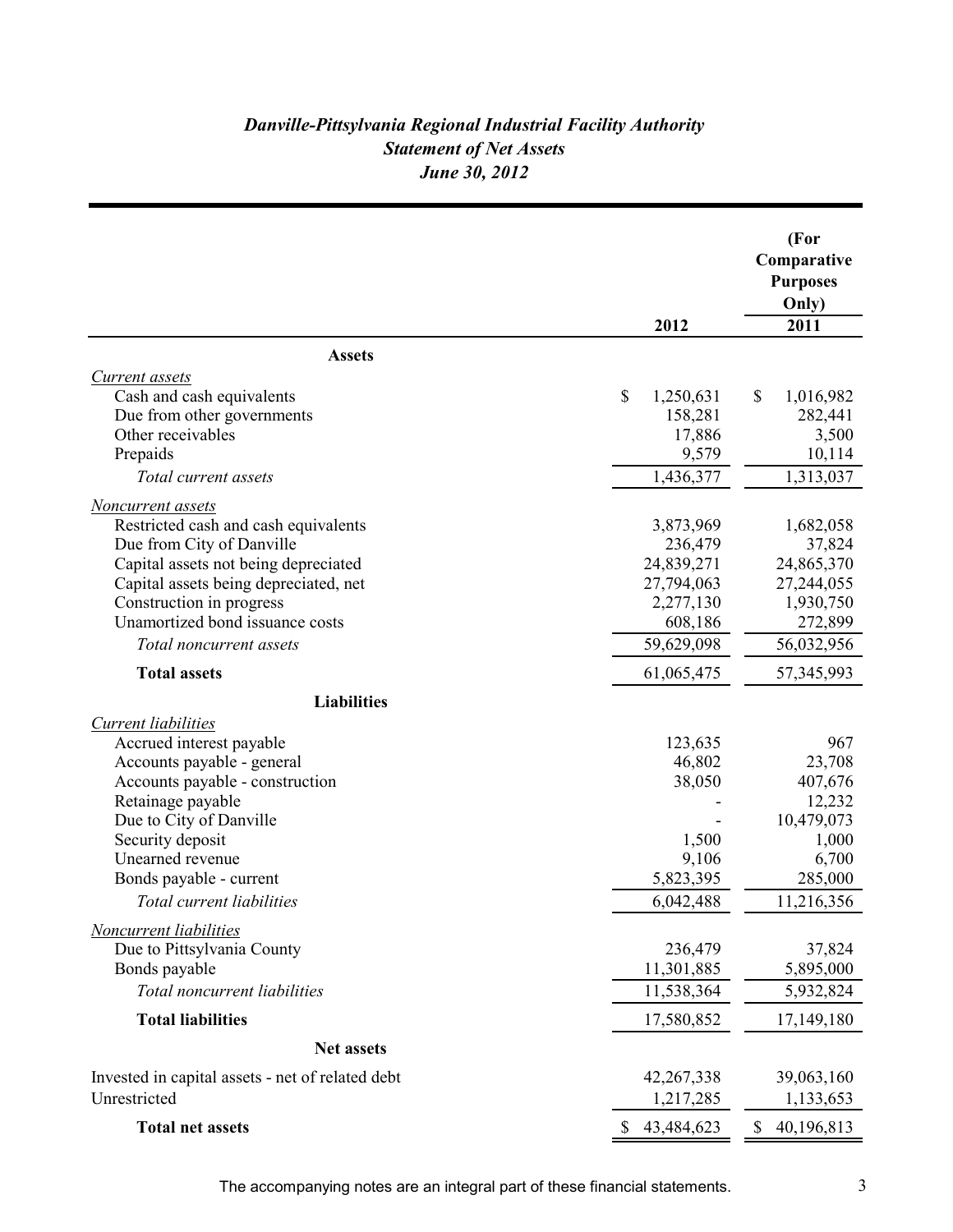## *Danville-Pittsylvania Regional Industrial Facility Authority Statement of Revenues and Expenses and Changes in Fund Net Assets Year Ended June 30, 2012*

|                                                | 2012             | (For<br>Comparative<br><b>Purposes</b><br>Only)<br>2011 |
|------------------------------------------------|------------------|---------------------------------------------------------|
| <b>Operating revenues</b>                      |                  |                                                         |
| Virginia Tobacco Commission grants             | \$<br>316,932    | $\mathbb{S}$<br>77,120                                  |
| Other grants                                   | 1,076,639        | 780,321                                                 |
| Other income                                   | 238,273          | 174,703                                                 |
| Reimbursement of incentive grant               |                  | 327,664                                                 |
| <b>Total operating revenues</b>                | 1,631,844        | 1,359,808                                               |
| <b>Operating expenses</b>                      |                  |                                                         |
| Depreciation and amortization                  | 1,004,543        | 925,624                                                 |
| Economic development - Cyber Park              |                  | 592,018                                                 |
| Economic development - Cane Creek Centre       | 140,253          | 640,862                                                 |
| Economic development - Berry Hill Mega Park    |                  | 500,000                                                 |
| Other operating expenses                       | 222,091          | 223,432                                                 |
| <b>Total operating expenses</b>                | 1,366,887        | 2,881,936                                               |
| <b>Operating income (loss)</b>                 | 264,957          | (1,522,128)                                             |
| Non-operating revenues (expenses)              |                  |                                                         |
| Interest income                                | 1,453            | 3,493                                                   |
| Interest expense                               | (31, 458)        | (19,264)                                                |
| Loss on disposal                               |                  | (2,000)                                                 |
| <b>Total non-operating expenses</b>            | (30,005)         | (17, 771)                                               |
| Net income (loss) before capital contributions | 234,952          | (1,539,899)                                             |
| <b>Capital contributions</b>                   |                  |                                                         |
| Contribution - City of Danville                | 1,526,429        | 451,729                                                 |
| Contribution - Pittsylvania County             | 1,526,429        | 451,729                                                 |
| <b>Total capital contributions</b>             | 3,052,858        | 903,458                                                 |
| <b>Change in net assets</b>                    | 3,287,810        | (636, 441)                                              |
| Net assets at July 1, as restated              | 40,196,813       | 40,833,254                                              |
| Net assets at June 30                          | 43,484,623<br>\$ | \$<br>40,196,813                                        |
|                                                |                  |                                                         |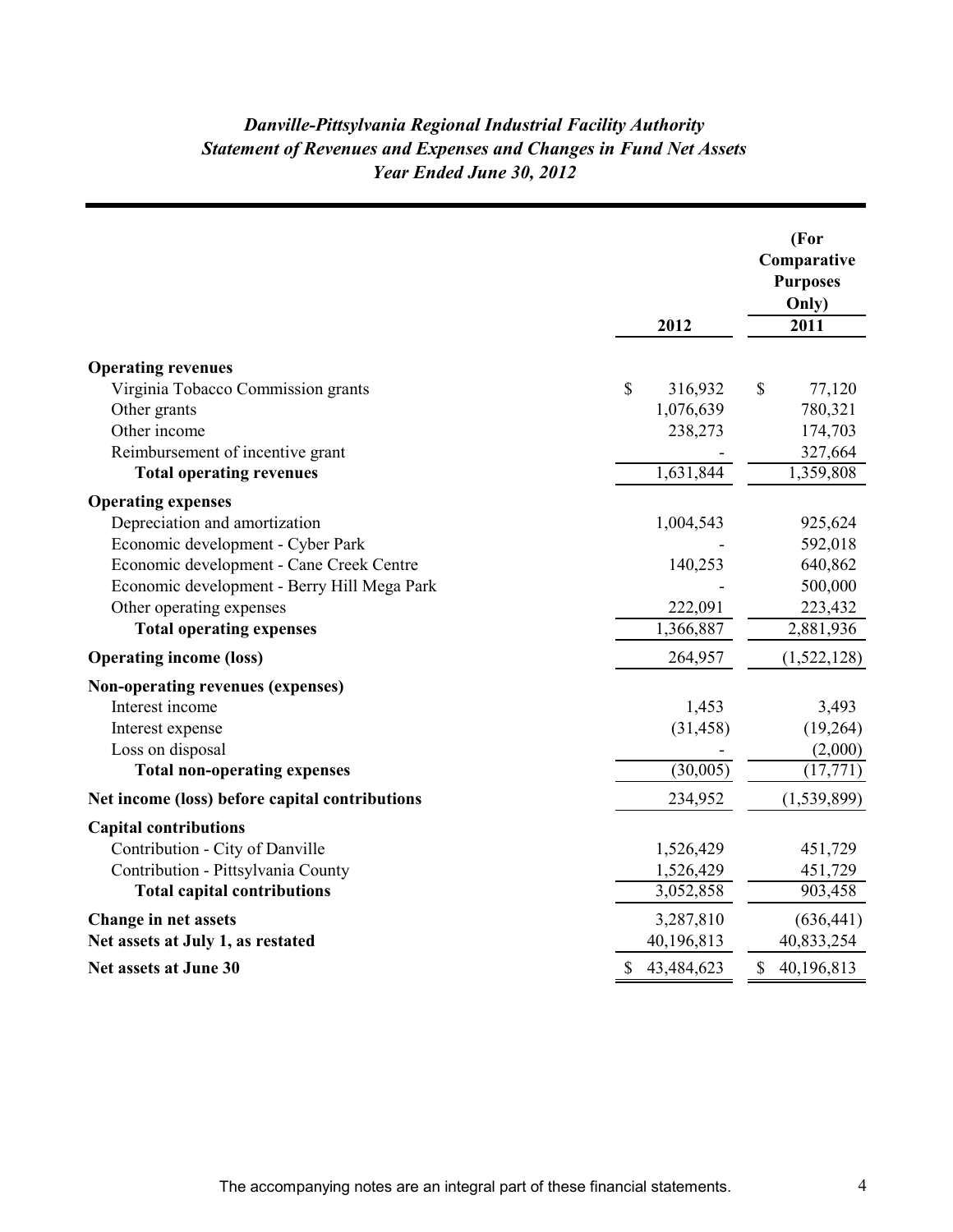# *Danville-Pittsylvania Regional Industrial Facility Authority Year Ended June 30, 2012 Statement of Cash Flows*

|                                                                           | 2012            | (For<br>Comparative<br><b>Purposes Only)</b><br>2011 |
|---------------------------------------------------------------------------|-----------------|------------------------------------------------------|
|                                                                           |                 |                                                      |
| <b>Operating activities</b>                                               |                 |                                                      |
| Receipts from operating grants and activities                             | \$<br>1,506,251 | \$<br>974,319                                        |
| Payments to suppliers for goods and services                              | (116, 624)      | (875, 307)                                           |
| Other payments                                                            | 32,664          | 196,765                                              |
| Net cash provided by operating activities                                 | 1,422,291       | 295,777                                              |
| Capital and related financing activities                                  |                 |                                                      |
| Purchase of capital assets                                                | (1, 478, 727)   | (76,760)                                             |
| Payments on advances from the City of Danville                            | (10, 485, 134)  |                                                      |
| Capital contributions                                                     | 2,674,783       | 566,117                                              |
| Interest paid on bonds                                                    | (104, 325)      | (19, 810)                                            |
| Proceeds from bond issuance                                               | 11,250,000      |                                                      |
| Bond isssuance costs paid                                                 | (548, 456)      |                                                      |
| Original issue discount on bonds issued                                   | (21, 325)       |                                                      |
| Principal repayments on bonds                                             | (285,000)       | (275,000)                                            |
| Net cash provided by capital and related financing activities             | 1,001,816       | 194,547                                              |
| <b>Investing activities</b>                                               |                 |                                                      |
| Interest received                                                         | 1,453           | 3,493                                                |
| Net cash provided by investing activities                                 | 1,453           | 3,493                                                |
| Net increase in cash and cash equivalents                                 | 2,425,560       | 493,817                                              |
| Cash and cash equivalents - beginning of year (including restricted cash) | 2,699,040       | 2,205,223                                            |
| Cash and cash equivalents - end of year (including restricted cash)       | \$<br>5,124,600 | \$<br>2,699,040                                      |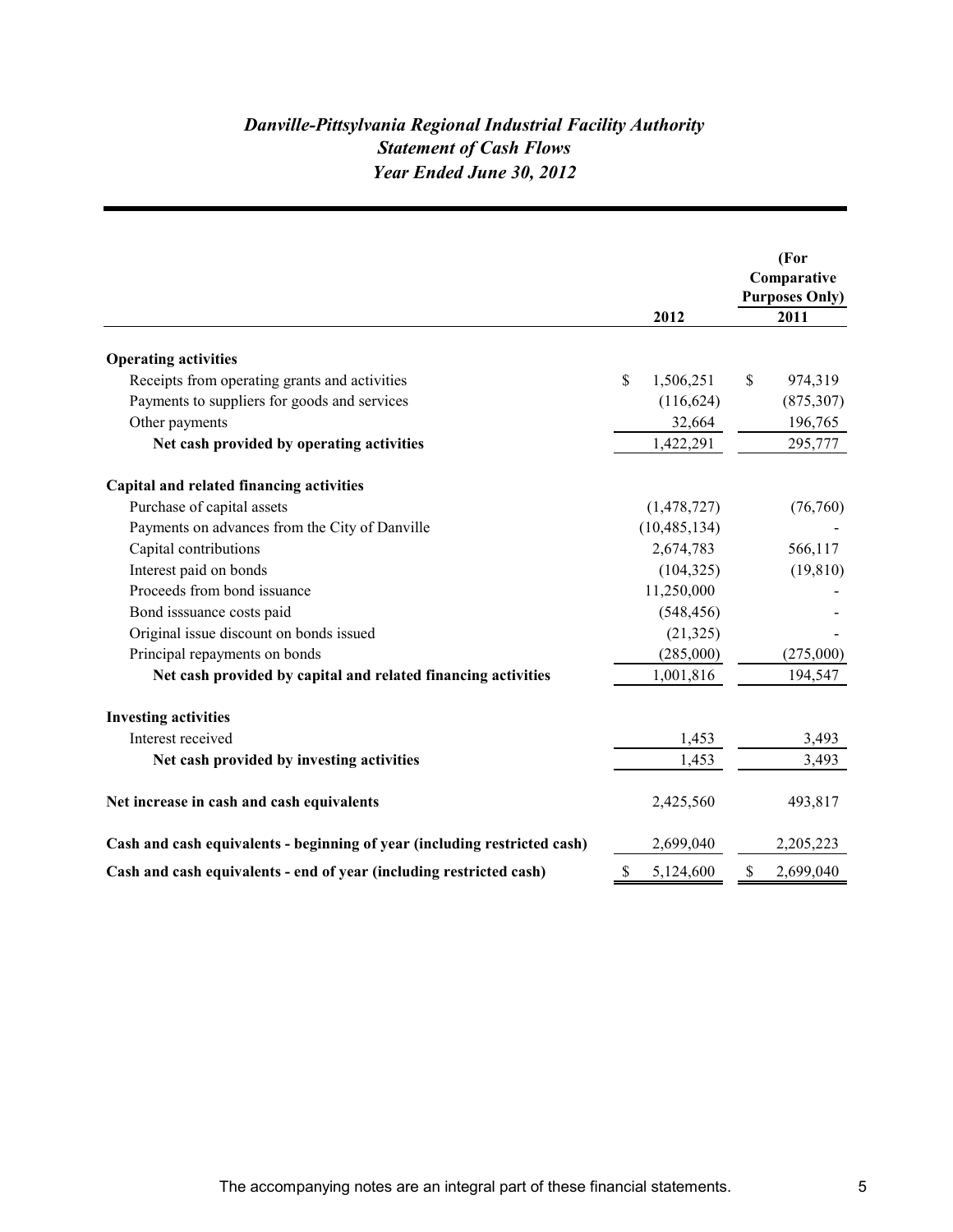# *Danville-Pittsylvania Regional Industrial Facility Authority Year Ended June 30, 2012 Statement of Cash Flows*

|                                                                                                               |             |           |               | (For<br>Comparative<br><b>Purposes Only)</b> |
|---------------------------------------------------------------------------------------------------------------|-------------|-----------|---------------|----------------------------------------------|
|                                                                                                               |             | 2012      |               | 2011                                         |
|                                                                                                               |             |           |               |                                              |
| Reconciliation of operating income (loss) to net cash                                                         |             |           |               |                                              |
| provided by operating activities:                                                                             |             |           |               |                                              |
| Operating income (loss)                                                                                       | \$          | 264,957   | \$            | (1,522,128)                                  |
| Adjustments to reconcile operating income (loss) to net cash                                                  |             |           |               |                                              |
| provided by operating activities:                                                                             |             |           |               |                                              |
| Depreciation                                                                                                  |             | 955,492   |               | 917,854                                      |
| Amortization of bond issue costs                                                                              |             | 49,051    |               | 7,770                                        |
| Non-cash economic incentive expenses                                                                          |             |           |               | 1,104,904                                    |
| Non-cash economic incentive reimbursements                                                                    |             |           |               | (327, 664)                                   |
| Non-cash operating in-kind expenses                                                                           |             | 16,482    |               | 591                                          |
| Changes in assets and liabilities:                                                                            |             |           |               |                                              |
| Change in prepaids                                                                                            |             | 535       |               | 356                                          |
| Change in due from other governments                                                                          |             | 124,160   |               | (27,627)                                     |
| Change in other receivables                                                                                   |             | (14,386)  |               | 381,708                                      |
| Change in accounts payable - general                                                                          |             | 23,094    |               | (247, 687)                                   |
| Change in security deposit                                                                                    |             | 500       |               | 1,000                                        |
| Change in unearned revenue                                                                                    |             | 2,406     |               | 6,700                                        |
| Net cash provided by operating activities                                                                     | $\mathbf S$ | 1,422,291 | $\mathcal{S}$ | 295,777                                      |
| Supplemental cash flow information -                                                                          |             |           |               |                                              |
| non-cash tranactions                                                                                          |             |           |               |                                              |
| Capitalized interest                                                                                          | \$          | 203,201   | \$            | 21,092                                       |
|                                                                                                               |             |           |               |                                              |
| Capital asset additions financed by retainage payable<br>Capital asset additions financed by accounts payable |             | 38,050    |               | 12,232<br>243,559                            |
|                                                                                                               |             |           |               |                                              |
| Capital asset additions financed by locality contribution<br>Accrual of bond issuance costs                   |             | 387,693   |               | 516,750                                      |
|                                                                                                               |             |           |               | 164,117                                      |
|                                                                                                               | \$          | 628,944   | \$            | 957,750                                      |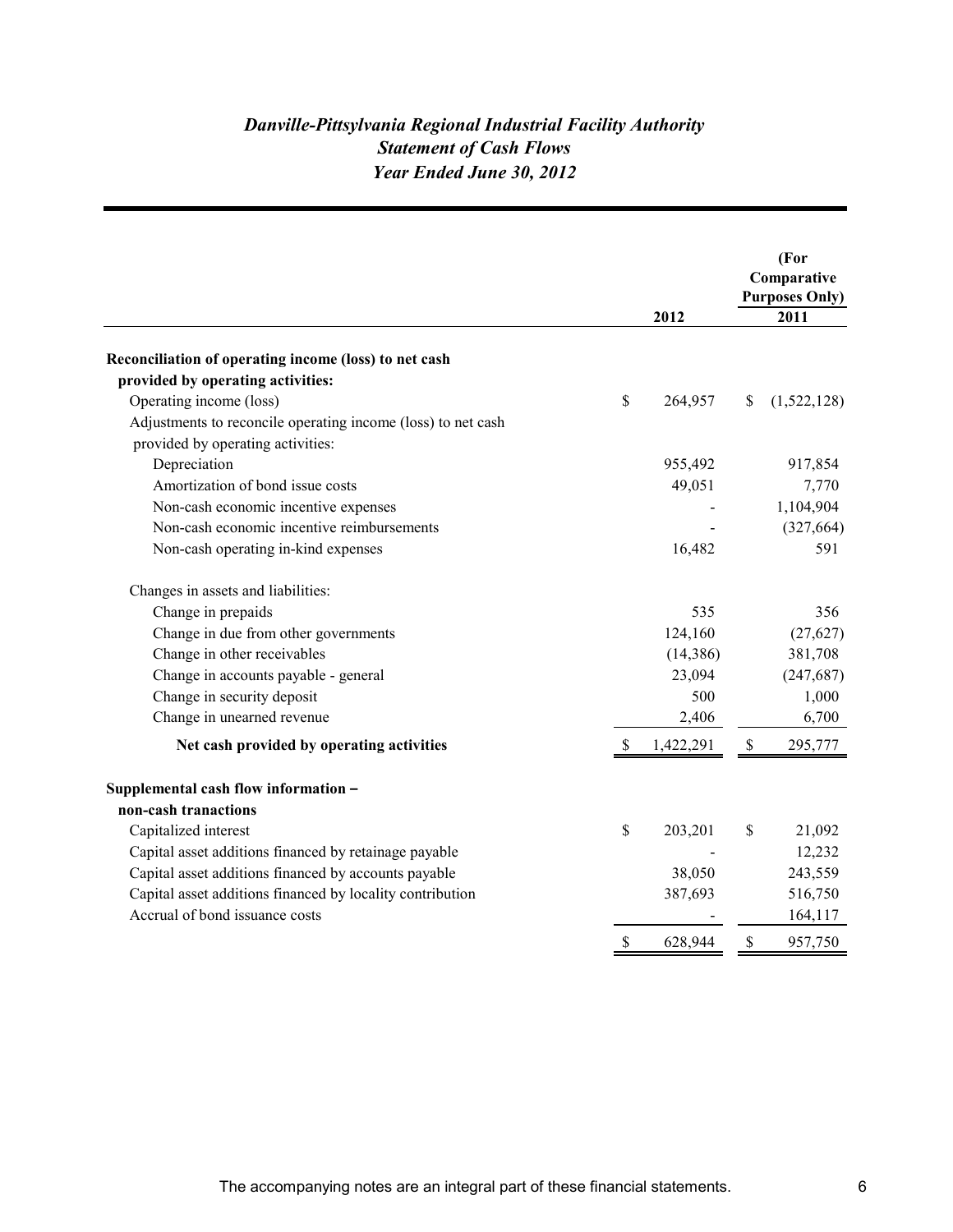### **1. Organization and Nature of Activities**

The *Danville-Pittsylvania Regional Industrial Facility Authority* ("the Authority") was created by ordinance of the Board of Supervisors of Pittsylvania County, Virginia, and the City Council of the City of Danville, Virginia, to promote and further the purposes of the *Virginia Regional Industrial Facilities Act*, Chapter 64, Title 15.2 of the *Code of Virginia*, (1950) as amended (Act). The Authority is an entity jointly owned by the City of Danville and Pittsylvania County and is a political subdivision of the Commonwealth of Virginia. The Authority is empowered, among other things, to borrow money to purchase real estate and finance all improvements in industrial parks intended to be occupied by manufacturing, warehousing, distribution, office or other commercial enterprises. In addition, the Authority is authorized under the Act to issue revenue bonds to finance facilities for such enterprises. The Authority has no taxing power. The City of Danville acts as the fiscal agent of the Authority. As fiscal agent, the City provides office space to the Authority at no charge.

### **2. Summary of Significant Accounting Policies**

### **Basis of Accounting**

The Authority utilizes the economic resources measurement focus and the accrual basis of accounting. Revenues are recorded when earned and expenses are recognized when incurred, regardless of the timing of the related cash flow. The Authority follows all applicable Governmental Accounting Standards Board (GASB) pronouncements and Financial Accounting Standards Board (FASB) pronouncements that do not conflict with the GASB pronouncements, as they apply to its proprietary activities.

Private-sector standards of accounting and financial reporting issued prior to December 1, 1989, generally are followed in the Authority's financial statements to the extent that those standards do not conflict with guidance of the GASB. The Authority also has the option of following subsequent private-sector guidance, subject to this same limitation. The Authority has elected not to follow subsequent private-sector guidance.

The Authority distinguishes operating revenues and expenses from nonoperating items. Operating revenues generally consist of grant income from various state or federal agencies; operating expenses generally consist of economic incentive grants, infrastructure development, depreciation and amortization expense, and other operating expenses which include bank charges, legal fees, accounting fees, meals and other miscellaneous fees. Nonoperating items consist of interest income and expense as well as incidental items not directly related to the primary operations of the Authority. Capital contributions consist of subsidies from the City of Danville and Pittsylvania County.

### **Economic Incentive Grants**

One important function of the Authority is to provide incentives for businesses to locate in the industrial parks constructed by the Authority. In some cases the Authority agrees that if a business reaches certain investment and employment goals, the Authority will transfer capital assets (such as land and improvements) to the business at very favorable terms at the end of a specified period – usually five to ten years. The Authority reports these transfers as expenses when the grantee reaches its initial investment and employment goals and it appears unlikely that the grantee will fail to maintain these goals throughout the specified period.

Non-exchange transactions, in which the Authority either gives or receives value without directly receiving or giving equal value in exchange, include grants and donations. Revenues and expenses from grants and donations are recognized in the fiscal year in which, in management's judgment, all eligibility requirements have been substantially satisfied.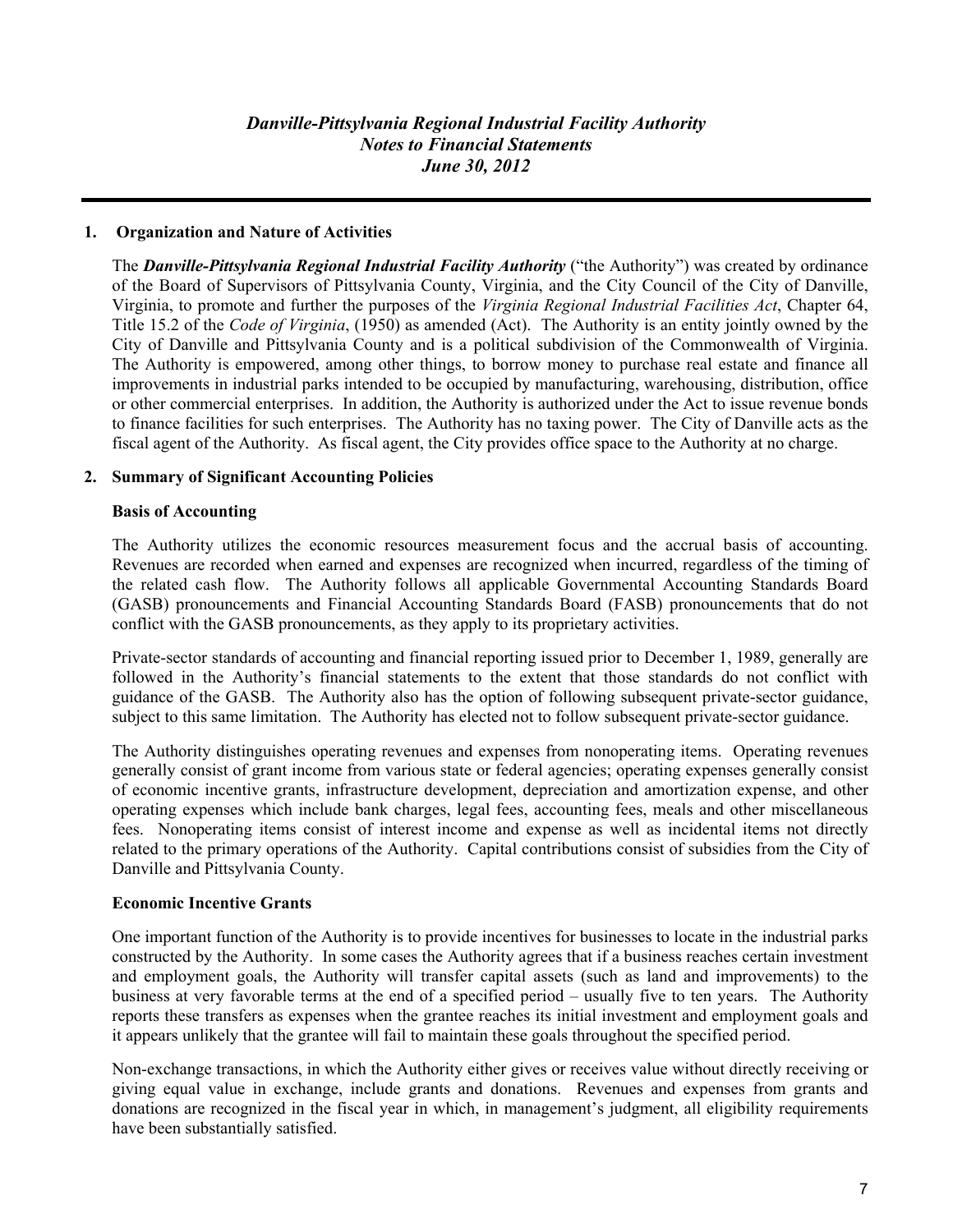### 2. **Summary of Significant Accounting Policies (Continued)**

### **Cash and Cash Equivalents**

Cash and cash equivalents represent checking and savings accounts of the Authority, which are available on demand or within a three-month period.

### **Due From Other Governments**

Due from other governments consists of grant reimbursements receivable from the Virginia Tobacco Commission in the amount of \$158,281 at June 30, 2012.

### **Other Receivables**

Other receivables primarily consist of rent payments due to the Authority at year-end.

### **Prepaids**

Certain payments to vendors reflect costs applicable to future accounting periods and are recorded as prepaid items.

### **Restricted Resources**

When both restricted and unrestricted resources are available for use, it is the Authority's policy to use restricted resources first.

### **Capital Assets**

Property and equipment is recorded at cost and depreciated over the estimated useful lives of the related assets, ranging from 10 to 50 years. Normal maintenance and repairs are charged to operations when incurred. Capital assets that are later transferred to other governments or businesses are capitalized at cost as constructed or purchased, and are later recorded as expenses when transferred to the recipient entity. The expense of capital assets that are transferred as part of economic incentive grants is generally recognized at the time the recipient has met all eligibility requirements and is expected to continue to meet the requirements throughout the period required by the incentive agreement.

Management does not believe the Authority's real estate has declined materially in value below the reported cost; however, no formal appraisals of the Authority's real property have been obtained since it was acquired.

### **Unearned Revenue**

Unearned revenue represents revenue received but not recognized since it has not been earned. Unearned revenue is comprised of rent payments received in advance of the rent period.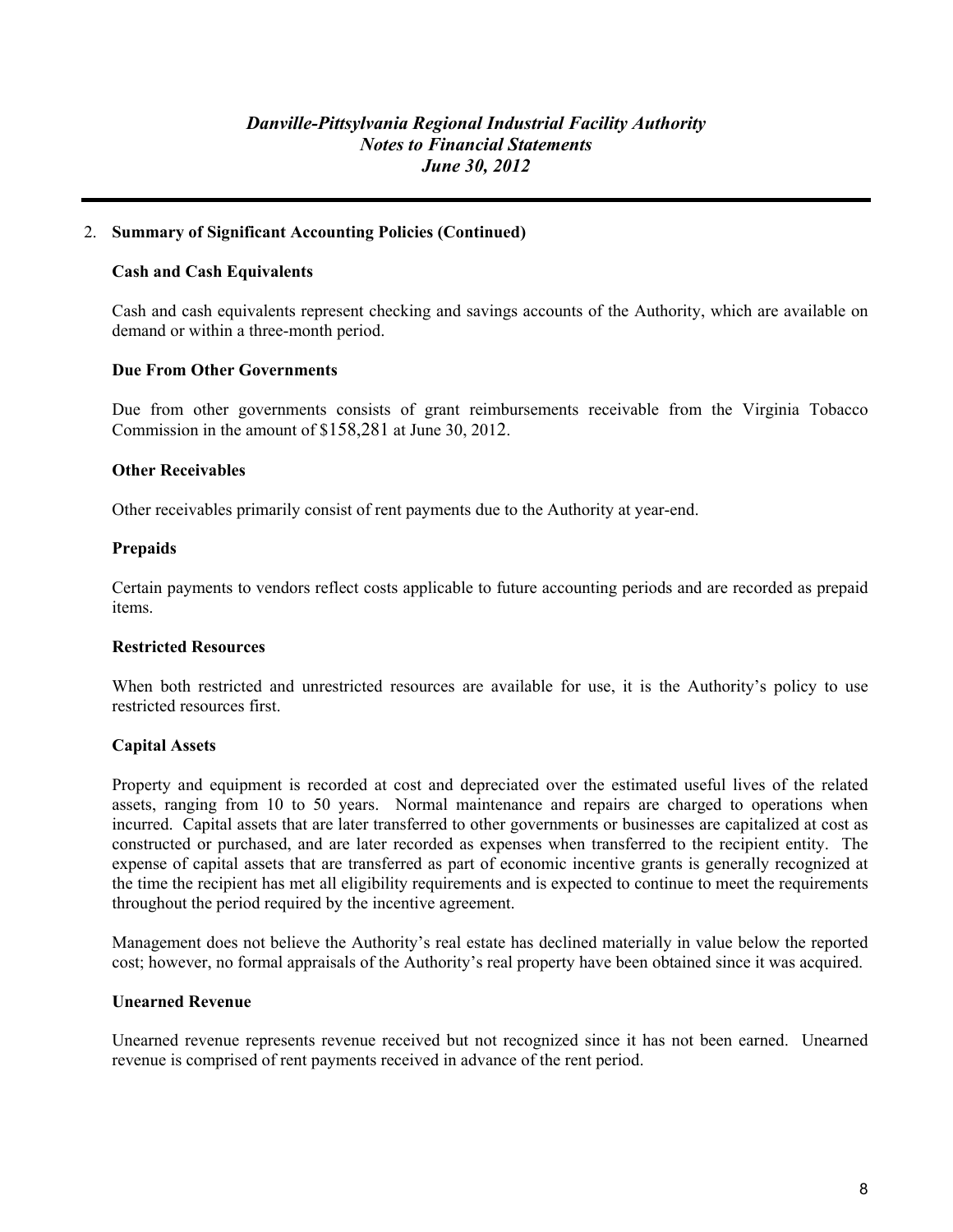### **2. Summary of Significant Accounting Policies (Continued)**

### **Net Assets**

Net assets are the difference between assets and liabilities. Net assets invested in capital assets represents capital assets less accumulated depreciation less any outstanding debt used for the acquisition or improvement of those assets.

### **Estimates**

The preparation of financial statements in conformity with accounting principles generally accepted in the United States of America requires management to make estimates and assumptions that affect the reported amounts of assets and liabilities and the disclosure of contingent assets and liabilities at the date of the financial statements. Such estimates also affect the reported amounts of revenues and expenses during the reporting period. Actual results could differ from those estimates and assumptions.

### **Bond Issuance Costs**

Bond issuance costs are amortized over the life of the bond using the straight-line method, which approximates the effective interest rate method.

### **Income Taxes**

The Authority is exempt from all federal, state, and local income taxes.

### **Subsequent Events**

In preparing these financial statements, the Authority has evaluated events and transactions for potential recognition or disclosure through November 20, 2012, the date the financial statements were available to be issued.

### **3. Deposits, Restricted Cash and Investments**

### **Deposits**

Deposits with banks are covered by the Federal Deposit Insurance Corporation (FDIC) and collateralized in accordance with the Virginia Security for Public Deposits Act (the "Act") Section 2.2-4400 et seq. of the *Code of Virginia*. Under the Act, banks and savings institutions holding public deposits in excess of the amount insured by the FDIC must pledge collateral to the Commonwealth of Virginia Treasury Board. Financial institutions may choose between two collateralization methodologies and depending upon that choice, will pledge collateral that ranges in the amounts from 50% to 130% of excess deposits. Accordingly, all deposits are considered fully collateralized.

### **Investments**

Statutes authorize the Authority to invest in obligations of the United States or agencies thereof, obligations of the Commonwealth of Virginia or political subdivisions thereof, obligations of the International Bank for Reconstruction and Development (World Bank), the Asian Development Bank, the African Development Bank, "prime quality" commercial paper and certain corporate notes, banker's acceptances, repurchase agreements and the State Treasurer's Local Government Investment Pool (LGIP).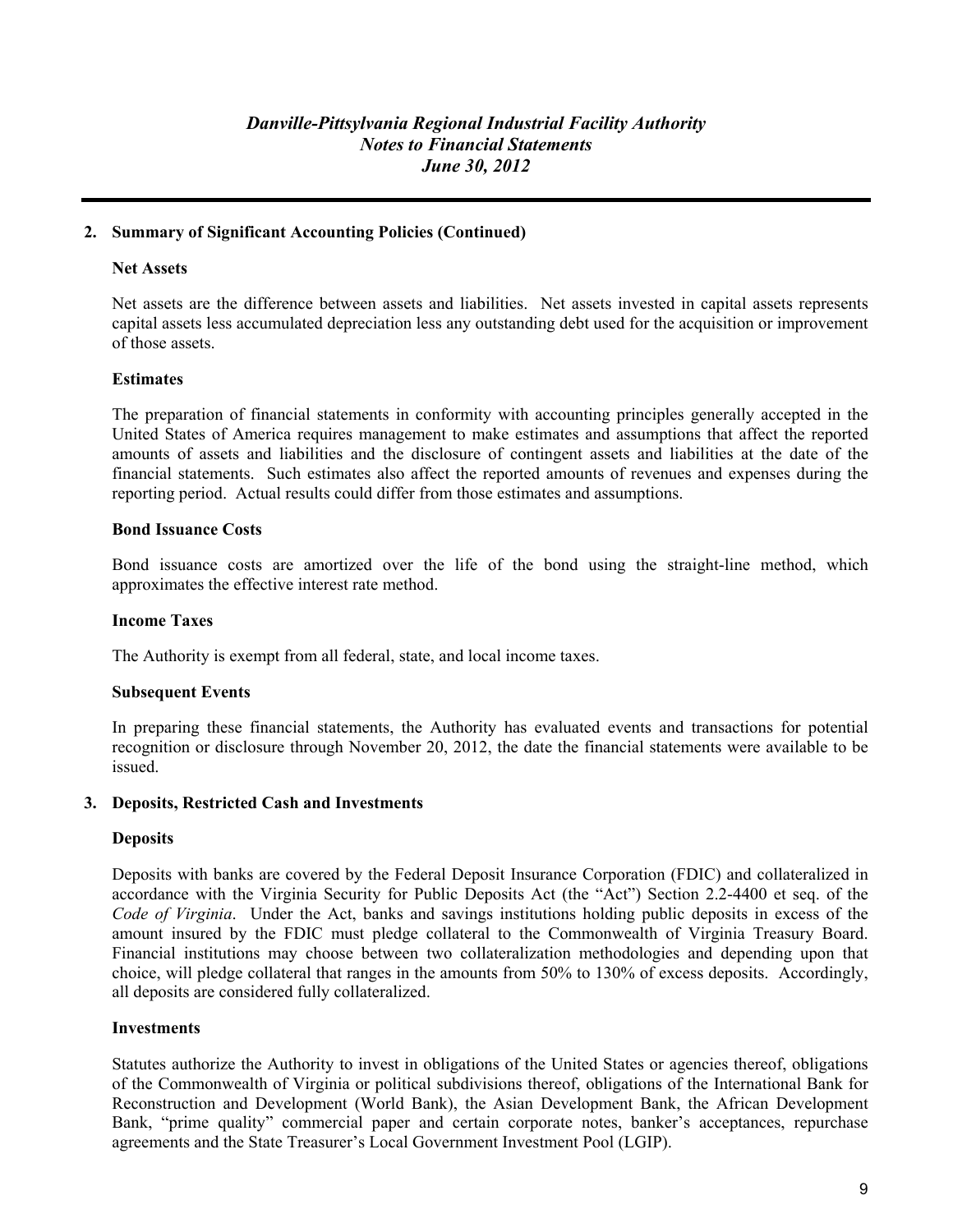### **3. Deposits, Restricted Cash and Investments (Continued)**

### **Restricted Cash and Cash Equivalents**

Restricted cash and cash equivalents consist of the following at June 30, 2012:

| Bond funds to be used for improvements to Cane Creek Centre    | -SS | 1,046,463 |
|----------------------------------------------------------------|-----|-----------|
| Restricted funds for Cane Creek Centre debt service            |     | 807.894   |
| Bond funds to be used for improvements to Berry Hill Mega Park |     | 19.512    |
| Restricted funds for Berry Hill Mega Park debt service         |     | 2,000,100 |
|                                                                | -SS | 3,873,969 |

*Interest Rate Risk* - As a means of limiting its exposure to fair value losses due to rising interest rates, the Authority purchases investments having a maturity not greater than two years from the date of purchase.

*Credit Risk* - In accordance with State statutes, the Authority authorizes investments in obligations of the United States and agencies thereof, commercial paper, repurchase agreements which are collateralized with securities that are approved for direct investment, the Virginia Local Government Investment Pool (LGIP), and Virginia's State Non-Arbitrage Pool (SNAP). All cash of the Authority was held in money market or checking accounts at June 30, 2012.

*Concentration of Credit Risk* - The Authority places no limit on the amount that is invested in any one issuer. All Authority funds are currently maintained in checking accounts or money market accounts with two different financial institutions.

### **4. Due To/From Member Localities**

The Authority is equally funded by the City of Danville and Pittsylvania County. The two localities have signed agreements to share all costs of the Authority equally. At times, one locality may front all costs associated with a transaction, creating an amount owed by the other. The Authority reflects these balances as all transactions associated with the Authority are recorded on the Authority's books. At June 30, 2012, the Authority reflects amounts due to Pittsylvania County of \$236,479 and a corresponding due from the City of Danville for the same amount. This stems from items paid for or contributed by Pittsylvania County in excess of its share. It is not expected that the City of Danville will repay this amount in full in fiscal year 2013, but rather that the balance will be adjusted annually based on contributions made by both localities.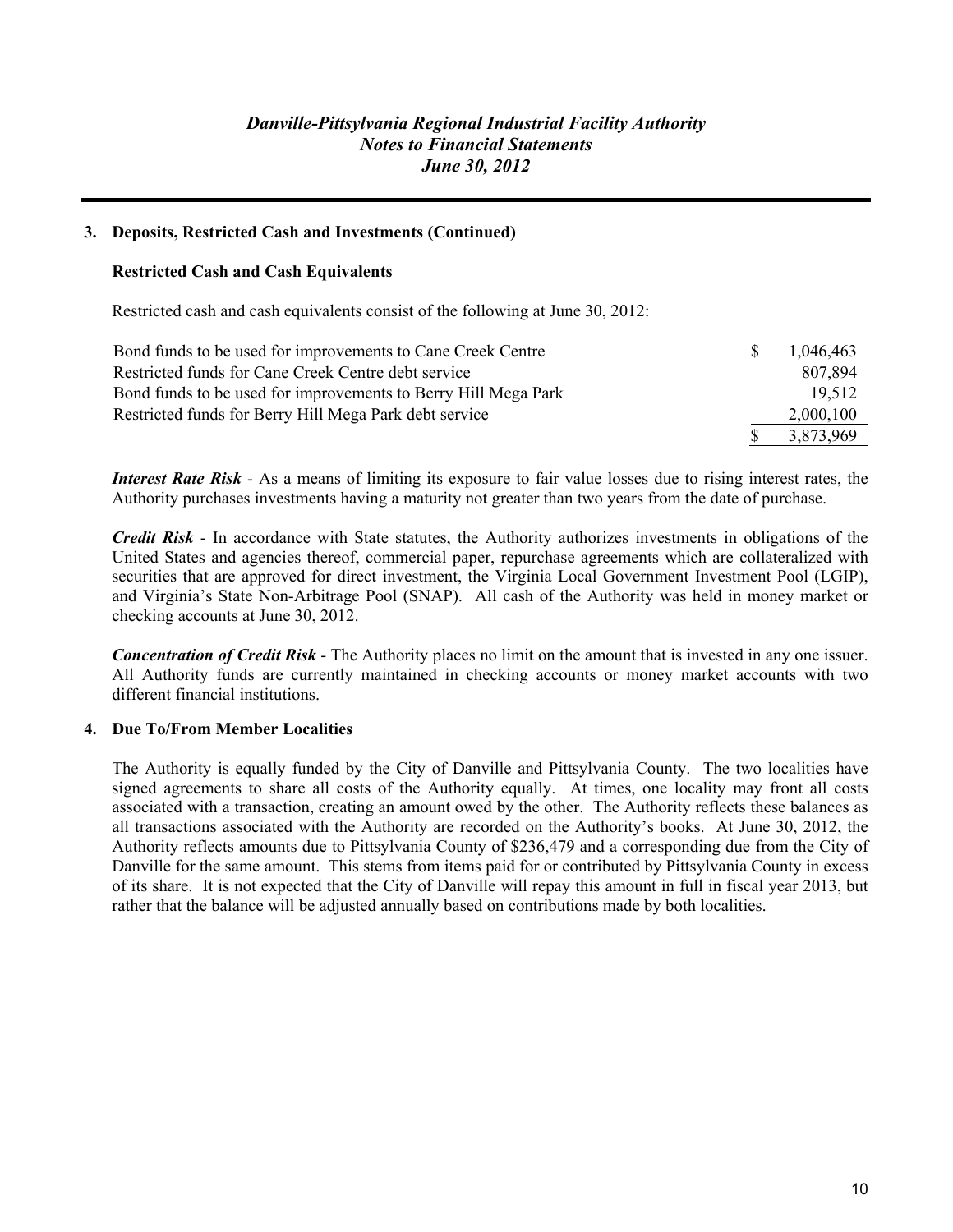### *Danville-Pittsylvania Regional Industrial Facility Authority Notes to Financial Statements June 30, 2012*

### **5. Capital Assets**

Capital asset activity was as follows:

|                                             | June 30, 2011<br>Balance, as<br>restated |                  |    |                  | June 30, 2012<br><b>Balance</b> |
|---------------------------------------------|------------------------------------------|------------------|----|------------------|---------------------------------|
|                                             |                                          | <b>Increases</b> |    | <b>Decreases</b> |                                 |
| Capital assets, not being depreciated:      |                                          |                  |    |                  |                                 |
| Cyber Park - Land                           | \$<br>5,930,882                          | \$               | S  | 26,099           | \$<br>5,904,783                 |
| Cane Creek Centre - Land                    | 5,871,948                                |                  |    |                  | 5,871,948                       |
| Mega Park - Land                            | 13,062,540                               |                  |    |                  | 13,062,540                      |
| Total capital assets not being depreciated  | 24,865,370                               |                  |    | 26,099           | 24,839,271                      |
| Capital assets, being depreciated:          |                                          |                  |    |                  |                                 |
| <b>Buildings</b>                            | 25,617,874                               |                  |    |                  | 25,617,874                      |
| <b>Building Improvements</b>                | 267,000                                  |                  |    |                  | 267,000                         |
| Land Improvements                           | 4,464,958                                | 1,505,500        |    |                  | 5,970,458                       |
| Infrastructure                              | 2,006,965                                |                  |    |                  | 2,006,965                       |
| Total capital assets being depreciated      | 32,356,797                               | 1,505,500        |    |                  | 33,862,297                      |
| Less accumulated depreciation for:          |                                          |                  |    |                  |                                 |
| <b>Buildings</b>                            | 4,514,525                                | 756,544          |    |                  | 5,271,069                       |
| <b>Building Improvements</b>                | 35,130                                   | 7,026            |    |                  | 42,156                          |
| Land Improvements                           | 402,531                                  | 151,783          |    |                  | 554,314                         |
| Infrastructure                              | 160,556                                  | 40,139           |    |                  | 200,695                         |
| Total accumulated depreciation              | 5,112,742                                | 955,492          |    |                  | 6,068,234                       |
| Total capital assets being depreciated, net | 27,244,055                               | 550,008          |    |                  | 27,794,063                      |
| Total capital assets, net                   | \$<br>52,109,425                         | \$<br>550,008    | \$ | 26,099           | \$<br>52,633,334                |

### **6. Construction in Progress**

Construction in progress consisted of the following at June 30:

|                   | June 30, 2011<br><b>Balance</b> | Increases | <b>Decreases</b>         |   | June 30, 2012<br><b>Balance</b> |
|-------------------|---------------------------------|-----------|--------------------------|---|---------------------------------|
| Cane Creek Centre | 268.882                         | 1.236.618 | 1.505.500                |   |                                 |
| Mega Park*        | .661.868                        | 615.262   | $\overline{\phantom{0}}$ |   | 2,277,130                       |
|                   | ,930,750                        | ,851,880  | 1,505,500                | J | 2,277,130                       |

*\* Current year additions include \$203,201 of capitalized interest.*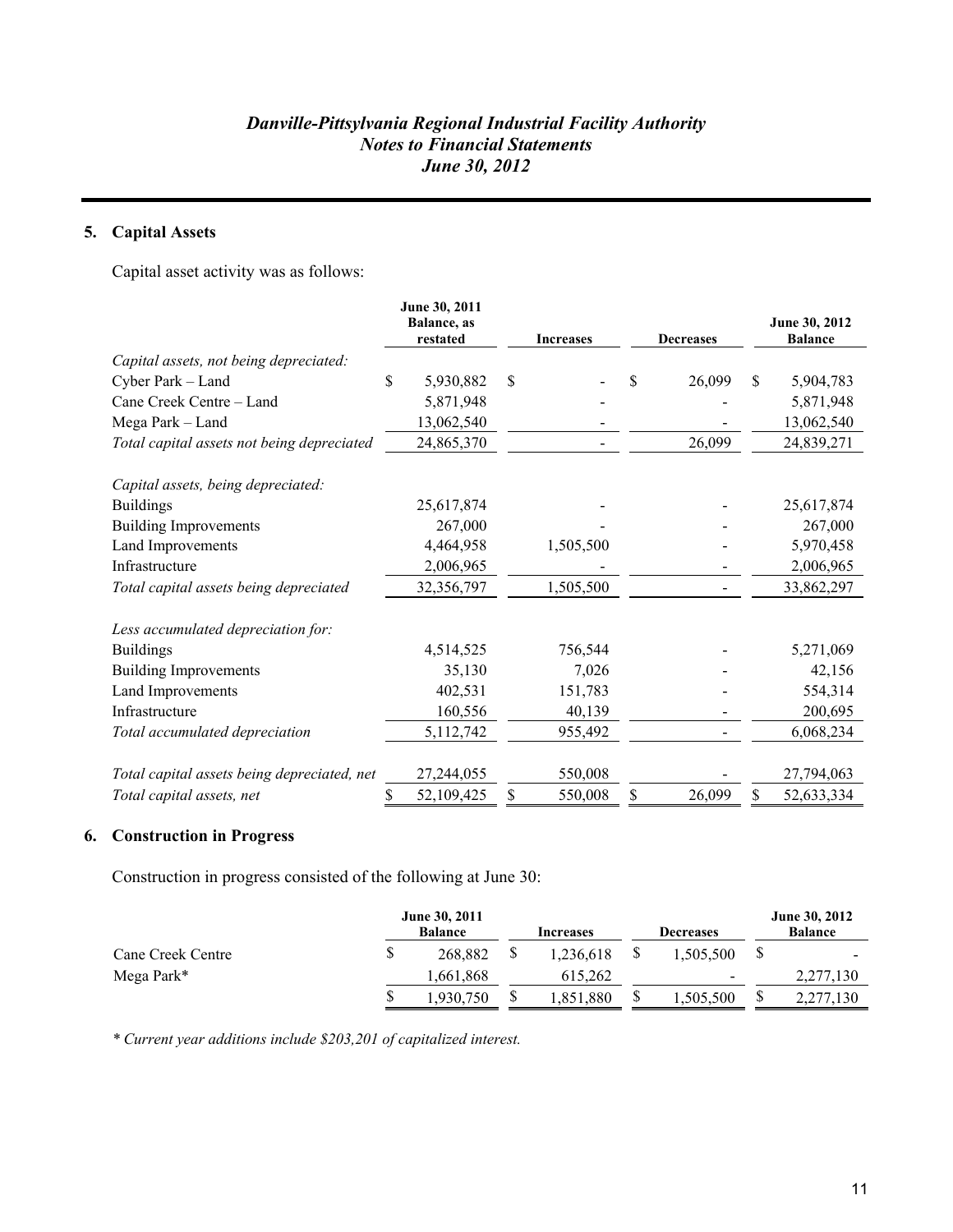### **7. Long-Term Debt**

The following schedule represents all bonds payable:

| <b>Description</b> |    | Original Issue | <b>Annual Amount</b>  | <b>Interest Rate</b> | <b>Maturity</b> | Outstanding<br>June 30, 2012 |
|--------------------|----|----------------|-----------------------|----------------------|-----------------|------------------------------|
| 2005 Revenue bonds | P. | 7.300.000      | $100,000 - 565,000$   | Variable             | 1/1/2026        | 5,895,000                    |
| 2011 Revenue bonds |    | 11.250.000     | $730.000 - 5.525.000$ | $2.50 - 4.75\%$      | 9/1/2019        | 11,250,000                   |
|                    |    | 18,550,000     |                       |                      |                 | 17,145,000                   |

In August 2005, the Authority issued \$7,300,000 in revenue bonds. The bonds bear interest at a variable rate, which averaged 0.21% in fiscal year 2012. The variable rate is set by remarketing agents to reflect the current yields of similar bonds in the marketplace. Future interest payments for this bond issuance disclosed on the following page are calculated using the average rate for the current year. Debt service payments are made with funds received from the City of Danville and Pittsylvania County. In July 2012, the Authority extended the letter of credit agreement that supports the 2005 revenue bonds. The new letter of credit will expire in August 2013 with an option to extend it until August 2014. The letter of credit fee remained unchanged and is 0.78% per annum of the stated amount of the letter of credit, computed on the basis of a 360-day year and payable quarterly in advance.

In fiscal years 2009 and 2010, the City of Danville advanced funding to the Authority to acquire land for the Berry Hill Mega Park. The outstanding portion of the advances from the City was repaid by the Authority in January 2012 and totaled \$10,485,134, including interest on the advances.

In December 2011, the Authority issued \$11,250,000 in revenue bonds to repay the City's advances discussed in the previous paragraph. The debt service payments due on March 1, 2012 and September 1, 2012 are funded by a grant from the Virginia Tobacco Commission; debt service payments thereafter will be made with funds received from the City of Danville and Pittsylvania County.

Long-term debt activity for the year ended June 30, 2012 was as follows:

| <b>Description</b>      | <b>Beginning</b><br><b>Balance</b> |   | Increases  | <b>Decreases</b> | Ending<br><b>Balance</b> | Due Within<br><b>One Year</b> |
|-------------------------|------------------------------------|---|------------|------------------|--------------------------|-------------------------------|
| Revenue bonds           | 6.180.000                          | S | 11.250.000 | 285,000          | 17,145,000               | 5,825,000                     |
| Original issue discount |                                    |   | (21.325)   | 1.605)           | (19.720)                 |                               |
|                         | 6,180,000                          |   | 1.228.675  | 283.395          | 7.125.280                | 5,825,000                     |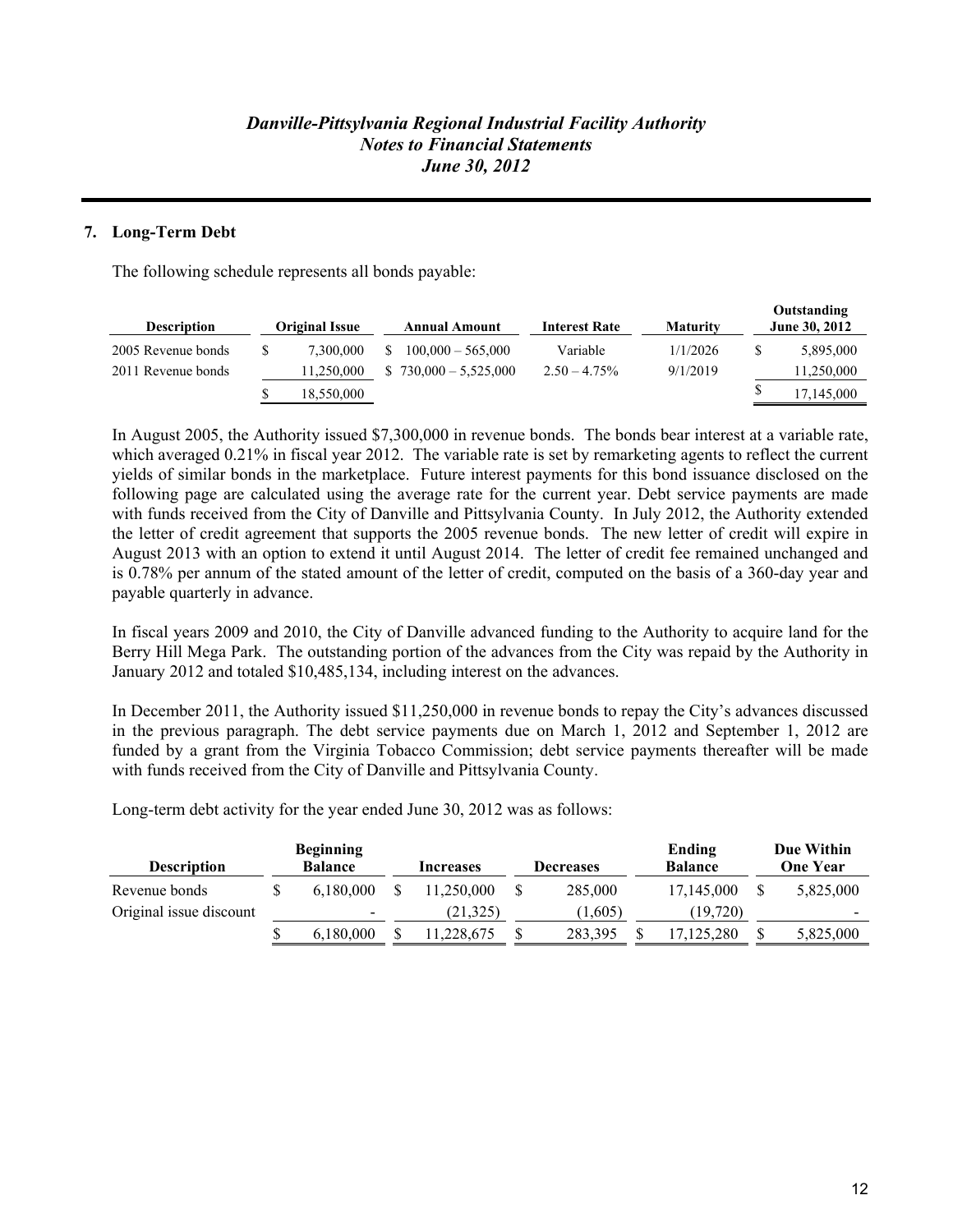### **7. Long-Term Debt (Continued)**

Debt service on the preceding bonds in future years is as follows:

### **Debt Maturity Schedule**

| <b>Year Ending</b><br>June 30 | Principal        |    | <b>Estimated</b><br>Interest* | Total            |
|-------------------------------|------------------|----|-------------------------------|------------------|
| 2013                          | \$<br>5,825,000  | \$ | 311,074                       | \$<br>6,136,074  |
| 2014                          | 1,045,000        |    | 230,431                       | 1,275,431        |
| 2015                          | 1,080,000        |    | 206,163                       | 1,286,163        |
| 2016                          | 1,130,000        |    | 178,676                       | 1,308,676        |
| 2017                          | 1,175,000        |    | 147,098                       | 1,322,098        |
| $2018 - 2022$                 | 4,780,000        |    | 224,028                       | 5,004,028        |
| $2023 - 2027$                 | 2,110,000        |    | 11,340                        | 2,121,340        |
|                               | \$<br>17,145,000 | S  | 1,308,810                     | \$<br>18,453,810 |

\* Estimated interest is computed using rates in effect as of June 30, 2012.

### **8. Economic Development**

In fiscal years 2009 and 2010, the Authority completed several land acquisitions to create a 3,500+ acre Mega Park. The City of Danville advanced funding to the Authority for these purchases. The Authority repaid the City, including interest, in January 2012 after it issued bonds for the project as discussed in Note 7.

In fiscal year 2012, the Authority transferred 0.90 acres of the Cyber Park land to the City of Danville for the Highway 58 widening project.

### **9. Short-Term Operating Leases**

The Authority leases land to tenants under lease terms of one year or less. Under the terms of the agreements, the future rental income for the year ending June 30, 2013 is estimated to be \$16,956.

### **10. Long-Term Operating Leases**

In October 2006, the Authority entered into agreements with Swedwood Danville, LLC that provide the Authority will lease 94 acres (valued at \$989,205) to Swedwood for 120 months at a rate of \$1 per year. Swedwood has the option to purchase the above-mentioned land for \$1 at the end of the 120-month lease if it meets certain investment and employment criteria. In fiscal year 2008 Swedwood met its initial investment and employment criteria and the Authority recorded the transfer of land to Swedwood. If Swedwood chooses to expand its operations within the terms of the agreement, it also has the right to lease from the Authority certain parcels of land known as lots 7B and/or 7C, consisting of approximately 103 acres and 11 acres, respectively. Swedwood also has the right of first refusal to purchase a certain parcel of land from the Authority known as Lot 6 consisting of 68.8 acres.

The Research building, which has a carrying value of \$6,201,395 at June 30, 2012 and accumulated depreciation of \$834,415, is leased to the Institute for Advanced Learning & Research (IALR) for \$10 per year per square foot occupied during the initial lease term of 5 years. The lease will automatically renew for up to two 5-year terms if both parties agree. The rent for the renewal is set forth in the lease agreement. Insurance and maintenance costs are the responsibility of the lessee. For fiscal year 2012, \$211,442 of rental income was received through this lease.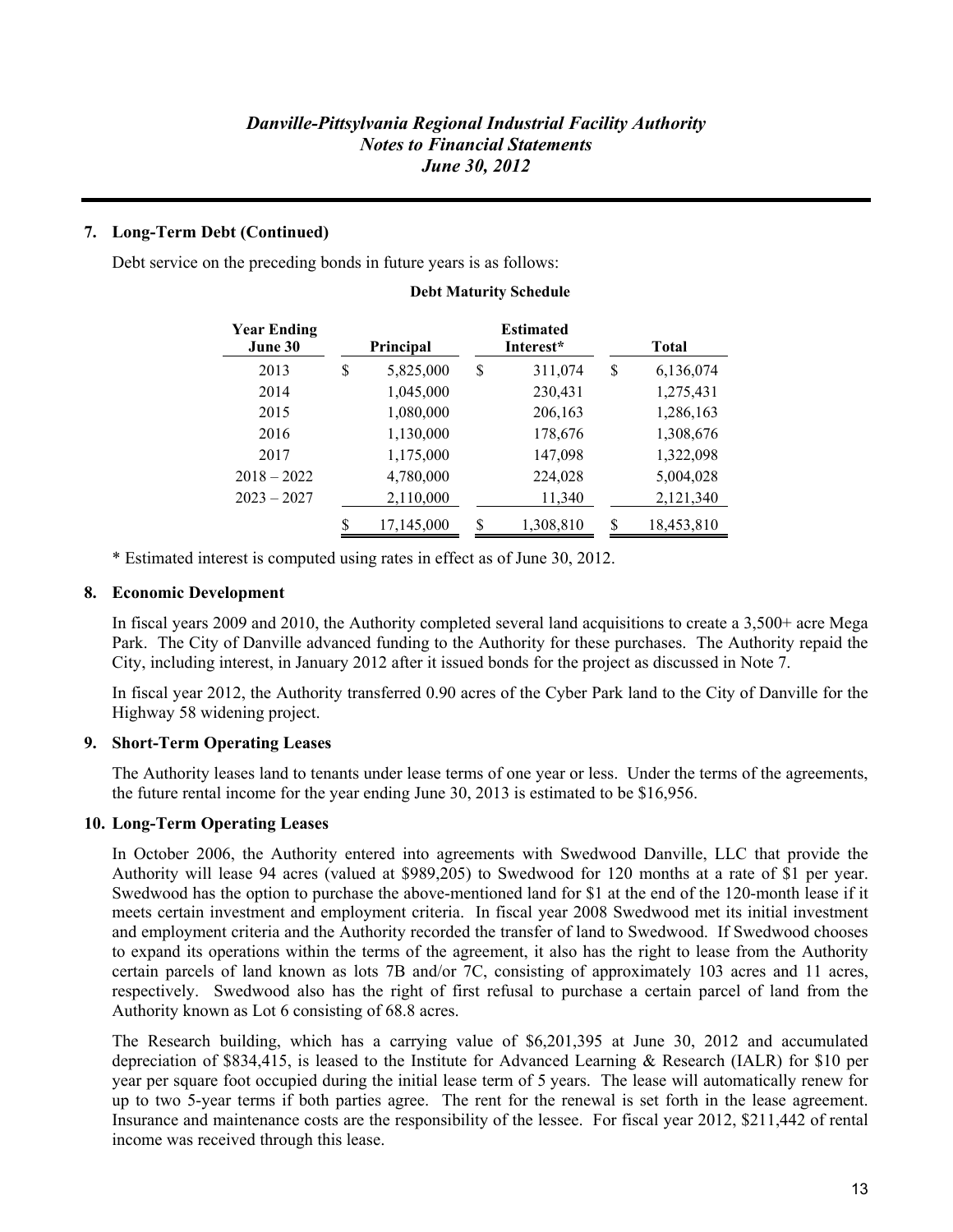### **10. Long-Term Operating Leases (Continued)**

The Institute building is leased to the IALR for \$1 per year. The lease term is 15 years and began in June 2004. Insurance and maintenance costs are the responsibility of the lessee.

In fiscal year 2011, the Authority entered into a ground lease with the IALR to allow for the construction of the Sustainable Energy Technology Center Building (SEnTeC). The lease term is 240 months and began in September 2010. The property is leased to the IALR at a rate of \$1 per year and the IALR has the option to purchase the premises for \$100 at the end of the lease term.

### **11. Commitments/Subsequent Events**

At June 30, 2012, the Authority had approximately \$1.2 million in outstanding engineering and consulting contracts, of which approximately \$166,000 had not been expended.

On October 9, 2012, the Authority entered into a \$1,781,119 contract for design and engineering of the Berry Hill connector road. A portion of those costs will be reimbursed by the Virginia Tobacco Indemnification and Community Revitalization Commission through a grant agreement between the Authority and the Commission.

### **12. Dissolution of Authority**

 If dissolution of the Authority should occur, such dissolution shall be made pursuant to *Code of Virginia*, Section 15.2-6415. Pittsylvania County is in the process of constructing a Multi-Port Access Point (MSAP), at an approximate cost of \$2 million that will benefit areas served by the Authority. Should the Authority ever be dissolved, the MSAP will be considered part of the County's investment in the Authority.

#### **13. Restatement of Net Assets**

The Authority's net assets as of June 30, 2011 have been restated to correct an understatement of incentive expense and a related overstatement of capital assets due to an error in the calculation of the cost per acre of land in the Cane Creek Centre.

| Net assets June 30, 2011, as previously reported         | SS. | 40,294,373 |
|----------------------------------------------------------|-----|------------|
| Restatement for:<br>Incentive expense and capital assets |     | (97, 560)  |
| Net assets June 30, 2011, as restated                    | S.  | 40,196,813 |

**\* \* \* \* \***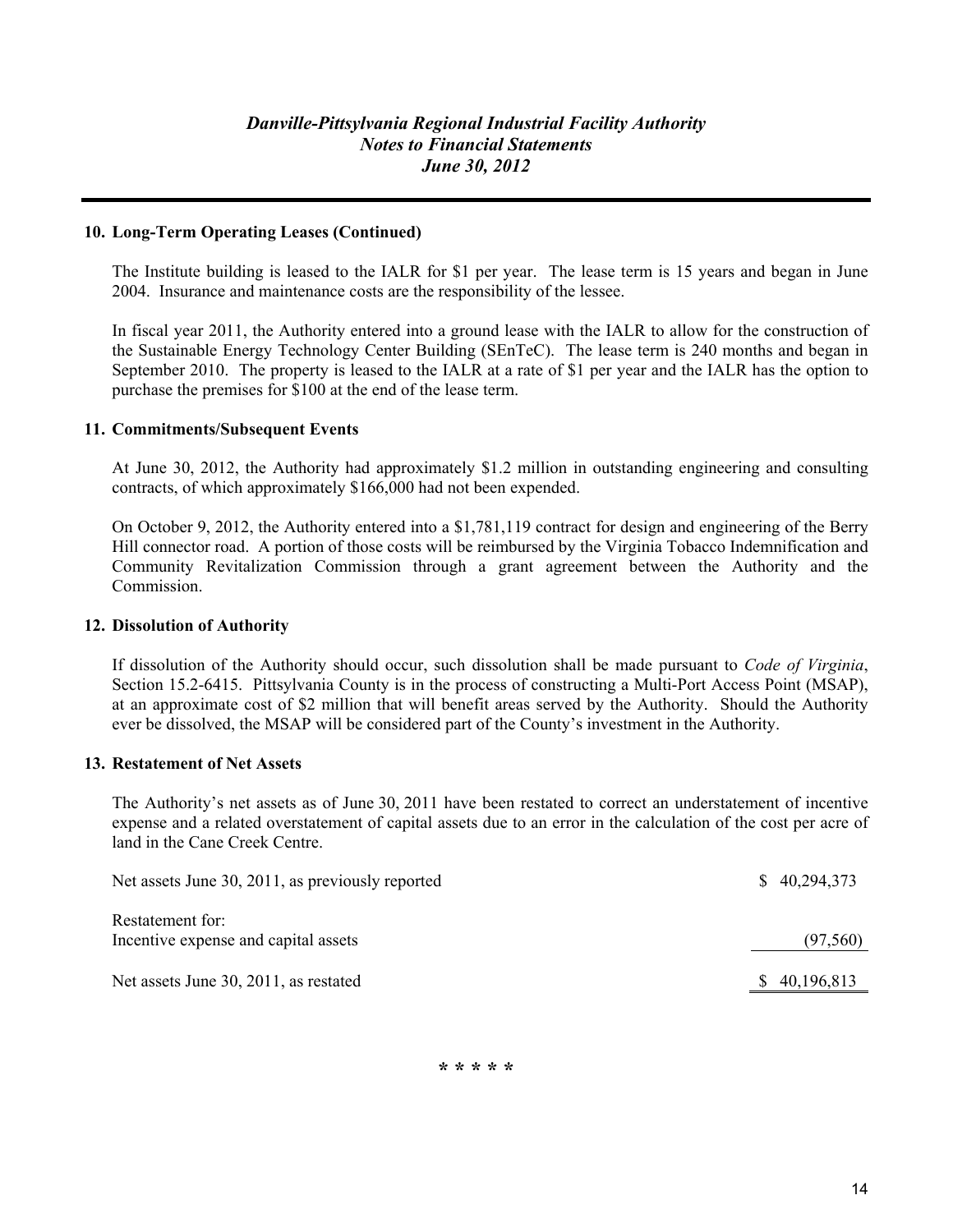

### **REPORT ON INTERNAL CONTROL OVER FINANCIAL REPORTING AND ON COMPLIANCE AND OTHER MATTERS BASED ON AN AUDIT OF FINANCIAL STATEMENTS PERFORMED IN ACCORDANCE WITH**  *GOVERNMENT AUDITING STANDARDS*

To the Board of Directors of Danville-Pittsylvania Regional Industrial Facility Authority Danville, Virginia

 We have audited the basic financial statements of the Danville-Pittsylvania Regional Industrial Facility Authority (the "Authority"), as of and for the year ended June 30, 2012, and have issued our report thereon dated November 20, 2012. We conducted our audit in accordance with auditing standards generally accepted in the United States of America; the standards applicable to financial audits contained in *Government Auditing Standards,* issued by the Comptroller General of the United States; and the *Specifications for Audits of Authorities, Boards, and Commissions,* issued by the Auditor of Public Accounts of the Commonwealth of Virginia.

### Internal Control over Financial Reporting

 Management of the Authority is responsible for establishing and maintaining effective internal control over financial reporting. In planning and performing our audit, we considered the Authority's internal control over financial reporting as a basis for designing our auditing procedures for the purpose of expressing our opinion on the financial statements, but not for the purpose of expressing an opinion on the effectiveness of the Authority's internal control over financial reporting. Accordingly, we do not express an opinion on the effectiveness of the Authority's internal control over financial reporting.

A *deficiency in internal control* exists when the design or operation of a control does not allow management or employees, in the normal course of performing their assigned functions, to prevent, or detect and correct misstatements on a timely basis. A *material weakness* is a deficiency, or a combination of deficiencies, in internal control such that there is a reasonable possibility that a material misstatement of the entity's financial statements will not be prevented, or detected and corrected on a timely basis.

Our consideration of internal control over financial reporting was for the limited purpose described in the first paragraph of this section and was not designed to identify all deficiencies in internal control over financial reporting that might be deficiencies, significant deficiencies, or material weaknesses. **We did not identify any deficiencies in internal control over financial reporting that we consider to be material weaknesses, as defined above.** 

*Your Success is Our Focus*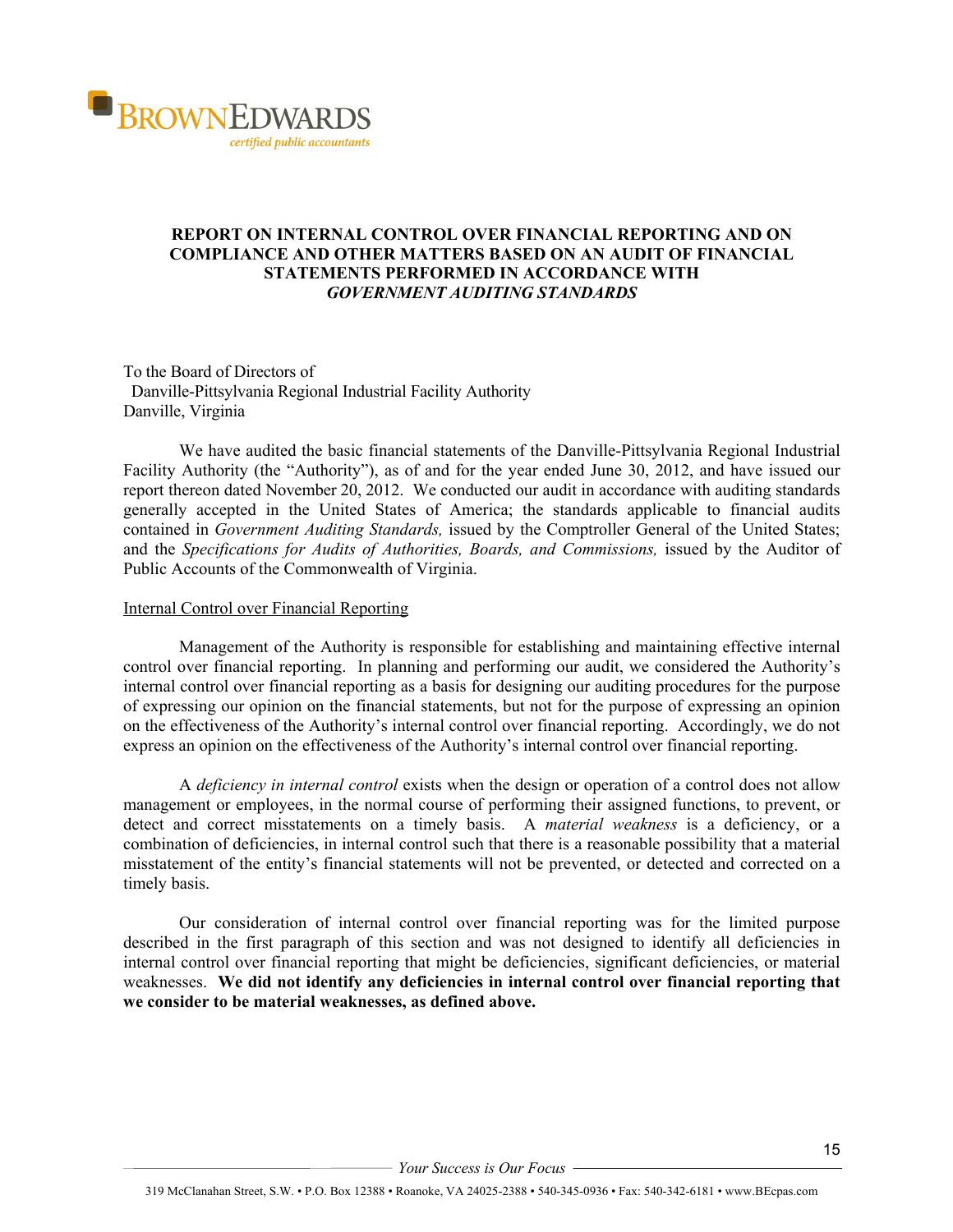#### Compliance and Other Matters

 As part of obtaining reasonable assurance about whether the Authority's financial statements are free of material misstatement, we performed tests of its compliance with certain provisions of laws, regulations, contracts, and grant agreements, noncompliance with which could have a direct and material effect on the determination of financial statement amounts. However, providing an opinion on compliance with those provisions was not an objective of our audit and, accordingly, we do not express such an opinion. **The results of our tests disclosed no instances of noncompliance that are required to be reported under Government Auditing Standards.** 

 We noted certain other matters that we reported to management of the Authority in a separate letter dated November 20, 2012.

The Authority's response to the finding identified in our audit is described in the accompanying Schedule of Findings and Questioned Costs. We did not audit the Authority's response, and accordingly, we express no opinion it.

 This report is intended solely for the information and use of management, the Board of Directors, others with the entity, state and federal awarding agencies, and pass-through entities, and is not intended to be, and should not be, used by anyone other than these specified parties.

Brown, Edwards Kompany, S. L. P.

CERTIFIED PUBLIC ACCOUNTANTS

Roanoke, Virginia November 20, 2012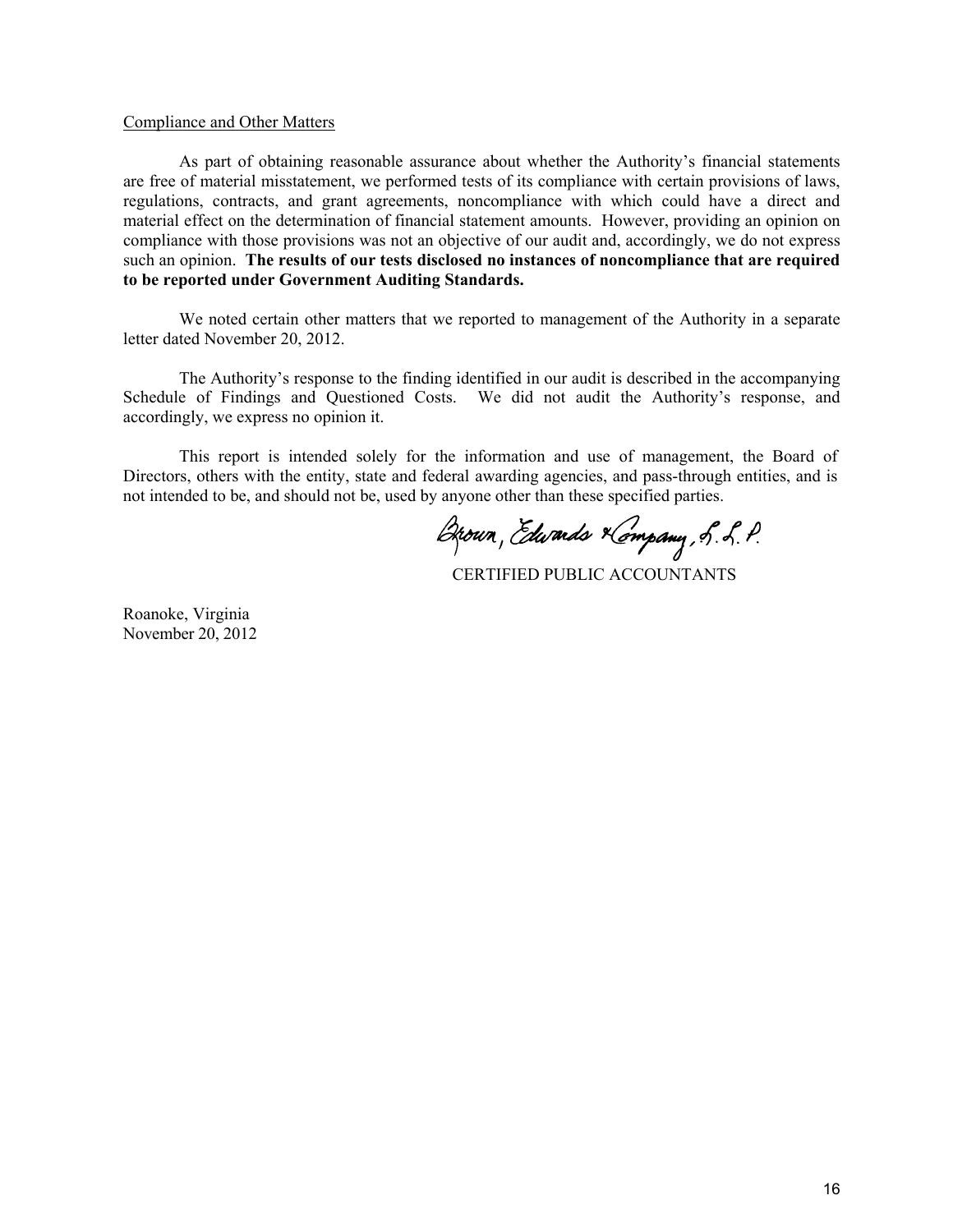

### **INDEPENDENT AUDITOR'S REPORT ON COMPLIANCE WITH REQUIREMENTS THAT COULD HAVE A DIRECT AND MATERIAL EFFECT ON EACH MAJOR PROGRAM AND ON INTERNAL CONTROL OVER COMPLIANCE IN ACCORDANCE WITH OMB CIRCULAR A-133**

To the Board of Directors of Danville-Pittsylvania Regional Industrial Facility Authority Danville, Virginia

#### Compliance

 We have audited the compliance of the Danville-Pittsylvania Regional Industrial Facility Authority (the "Authority"), with the types of compliance requirements described in the U.S. Office of Management and Budget (OMB) Circular A-133, *Compliance Supplement*, that could have a direct and material effect on the Authority's major federal program for the year ended June 30, 2012. The Authority's major federal program is identified in the summary of auditor's results section of the accompanying Schedule of Findings and Questioned Costs. Compliance with the requirements of laws, regulations, contracts, and grants applicable to its major federal program is the responsibility of the Authority's management. Our responsibility is to express an opinion on the Authority's compliance based on our audit.

 We conducted our audit of compliance in accordance with auditing standards generally accepted in the United States of America; the standards applicable to financial audits contained in *Government Auditing Standards,* issued by the Comptroller General of the United States; and OMB Circular A-133, *Audits of States, Local Governments, and Non-Profit Organizations*. Those standards and OMB Circular A-133 require that we plan and perform the audit to obtain reasonable assurance about whether noncompliance with the types of compliance requirements referred to above that could have a direct and material effect on a major federal program occurred. An audit includes examining, on a test basis, evidence about the Authority's compliance with those requirements and performing such other procedures as we considered necessary in the circumstances. We believe that our audit provides a reasonable basis for our opinion. Our audit does not provide a legal determination on the Authority's compliance with those requirements.

 **In our opinion, the Danville-Pittsylvania Regional Industrial Facility Authority complied, in all material respects, with the compliance requirements referred to above that could have a direct and material effect on its major federal program for the year ended June 30, 2012.**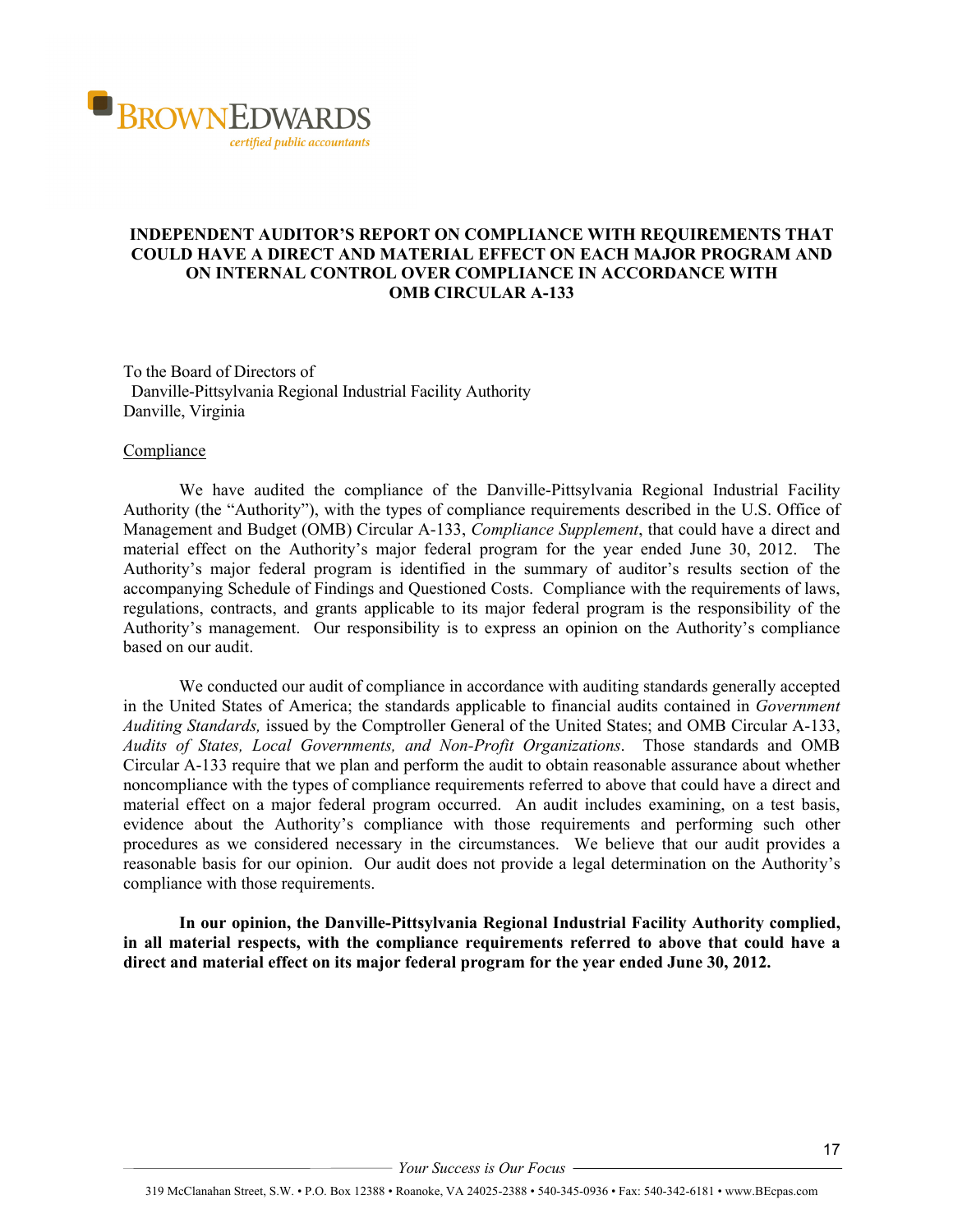#### Internal Control over Compliance

 Management of the Authority is responsible for establishing and maintaining effective internal control over compliance with requirements of laws, regulations, contracts, and grants applicable to federal programs. In planning and performing our audit, we considered the Authority's internal control over compliance with requirements that could have a direct and material effect on a major federal program in order to determine our auditing procedures for the purpose of expressing our opinion on compliance and to test and report on internal control over compliance in accordance with OMB Circular A-133, but not for the purpose of expressing an opinion on the effectiveness of internal control over compliance. Accordingly, we do not express an opinion on the effectiveness of the Authority's internal control over compliance.

 A *deficiency in internal control over compliance* exists when the design or operation of a control over compliance does not allow management or employees, in the normal course of performing their assigned functions, to prevent, or detect and correct, noncompliance with a type of compliance requirement of a federal program on a timely basis. A *material weakness in internal control over compliance* is a deficiency, or combination of deficiencies, in internal control over compliance, such that there is a reasonable possibility that material noncompliance with a type of compliance requirement of a federal program will not be prevented, or detected and corrected, on a timely basis.

 Our consideration of internal control over compliance was for the limited purpose described in the first paragraph of this section and was not designed to identify all deficiencies in internal control over compliance that might be deficiencies, significant deficiencies, or material weaknesses. **We did not identify any deficiencies in internal control over compliance that we consider to be material weaknesses, as defined above.**

 This report is intended solely for the information of management, the Board of Directors, others within the Authority, state and federal awarding agencies, and pass-through entities, and is not intended to be, and should not be, used by anyone other than these specified parties.

Brown, Edwards Kompany, S. L. P.

CERTIFIED PUBLIC ACCOUNTANTS

Roanoke, Virginia November 20, 2012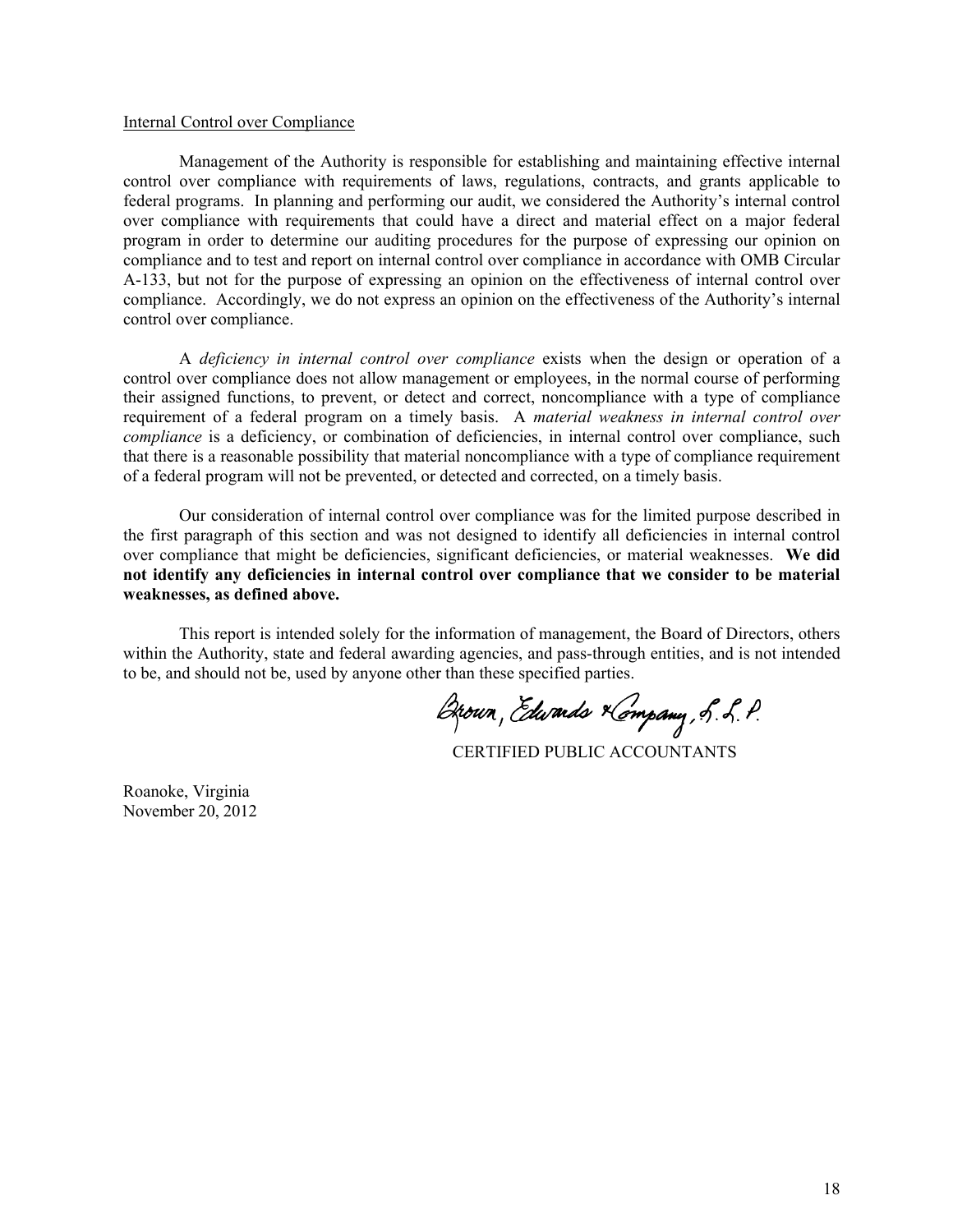# *Danville-Pittsylvania Regional Industrial Facility Authority Schedule of Expenditures of Federal Awards Year Ended June 30, 2012*

| <b>Federal Grantor/Pass-through Grantor/Program Title</b> | <b>CFDA</b><br><b>Number</b> | Federal<br><b>Expenditures</b> |
|-----------------------------------------------------------|------------------------------|--------------------------------|
| Department of Commerce                                    |                              |                                |
| Pass-through Payments:                                    |                              |                                |
| Economic Development Administration                       |                              |                                |
| <b>Public Works and Economic Development Facilities</b>   | 11.300                       | 1,076,639                      |
| Total expenditures of federal awards                      |                              | 1,076,639                      |
|                                                           |                              |                                |

Note 1. Basis of Accounting

This schedule is presented on the modified accrual basis of accounting.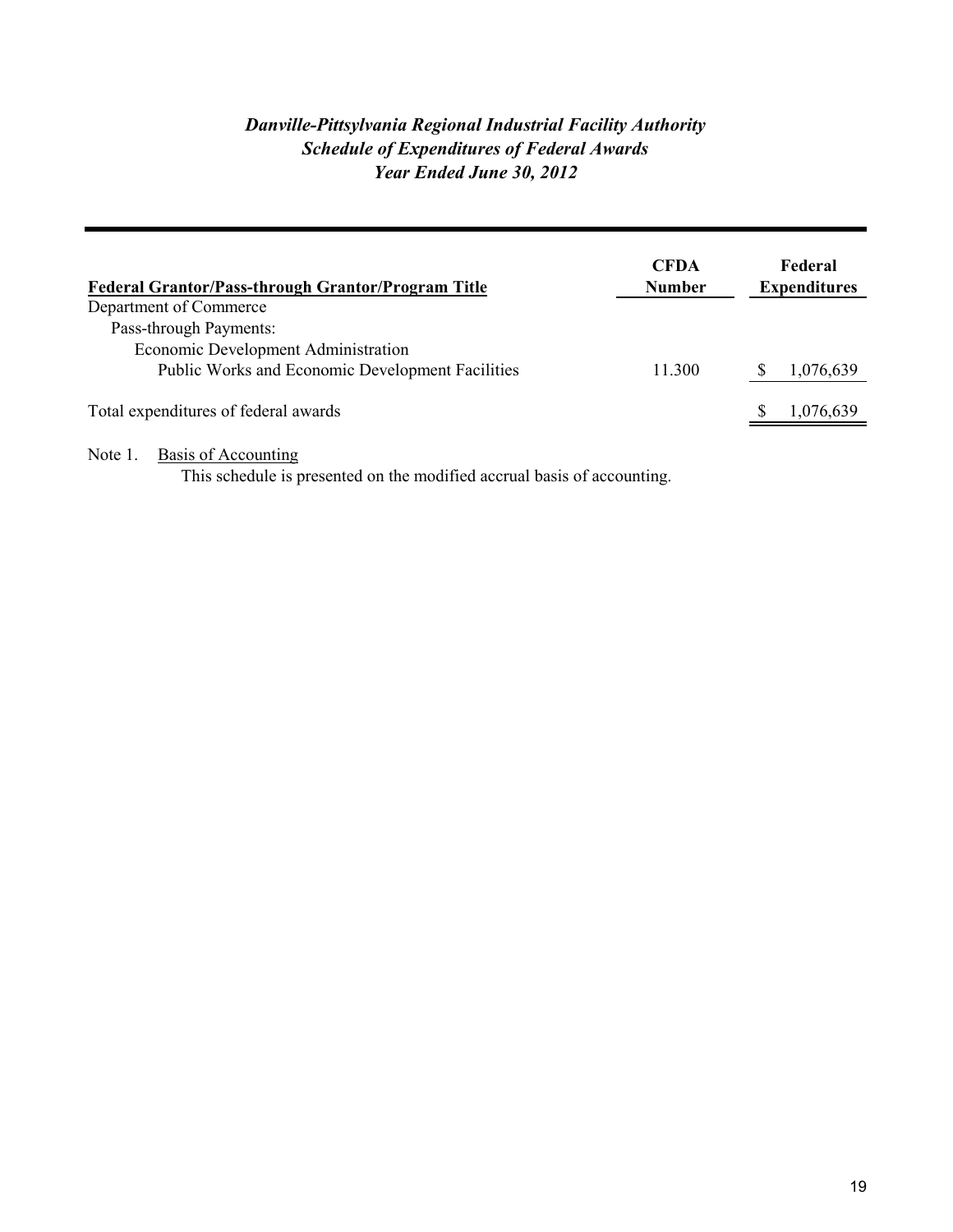### **DANVILLE-PITTSYLVANIA REGIONAL INDUSTRIAL FACILITY AUTHORITY**

### **SUMMARY OF COMPLIANCE MATTERS June 30, 2012**

As more fully described in the Report on Internal Control over Financial Reporting and on Compliance and Other Matters Based on an Audit of Financial Statements Performed in Accordance with *Government Auditing Standards,* we performed tests of the Authority's compliance with certain provisions of the laws, regulations, contracts, and grants shown below.

### **STATE COMPLIANCE MATTERS**

*Code of Virginia* Cash and Investment Laws Debt Provisions Procurement Laws Uniform Disposition of Unclaimed Property Act

### **FEDERAL COMPLIANCE MATTERS**

Compliance Supplement for Single Audits of State and Local Governments

Provisions and conditions of agreements related to the federal program selected for testing.